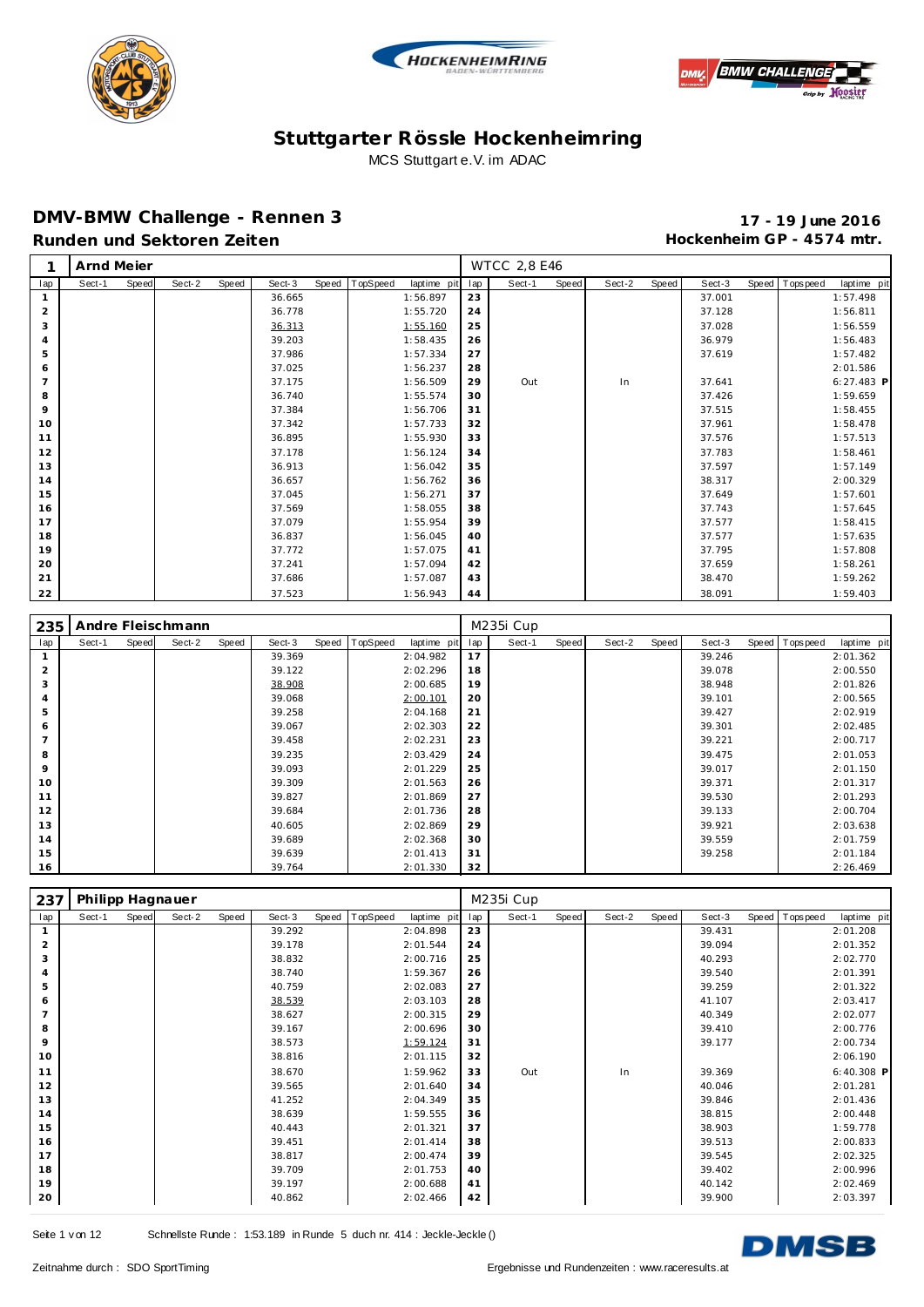





### **DMV-BMW Challenge - Rennen 3**<br>Punden und Sekteren Zeiten

# **Runden und Sektoren Zeiten Hockenheim GP - 4574 mtr.**

|    | -Runden und Sektoren Zeiten |        |          |    |  |        | $HOCREHEHEHH GF - 4574HH.$ |
|----|-----------------------------|--------|----------|----|--|--------|----------------------------|
| 21 |                             | 39.240 | 2:02.026 | 43 |  | 40.523 | 2:05.257                   |
| 22 |                             | 39.276 | 2:00.654 | 44 |  |        |                            |
|    |                             |        |          |    |  |        |                            |

| 315 |       |       | Riethmüller-Sandhu |       |        |                |          |         | M3 K E46 |              |        |       |        |                |             |
|-----|-------|-------|--------------------|-------|--------|----------------|----------|---------|----------|--------------|--------|-------|--------|----------------|-------------|
| lap | Sect- | Speed | Sect-2             | Speed | Sect-3 | Speed TopSpeed | laptime  | pit lap | Sect-    | <b>Speed</b> | Sect-2 | Speed | Sect-3 | Speed Topspeed | laptime pit |
|     |       |       |                    |       |        |                | 2:30.658 |         |          |              |        |       |        |                |             |

| 321            |        |       | Lorenz Ovenhausen |       |        |                |             |     | M3-GTR 3,3 E36 |       |        |       |        |                |             |
|----------------|--------|-------|-------------------|-------|--------|----------------|-------------|-----|----------------|-------|--------|-------|--------|----------------|-------------|
| lap            | Sect-1 | Speed | Sect-2            | Speed | Sect-3 | Speed TopSpeed | laptime pit | lap | Sect-1         | Speed | Sect-2 | Speed | Sect-3 | Speed Topspeed | laptime pit |
|                |        |       |                   |       | 42.093 |                | 2:09.334    | 22  |                |       |        |       | 39.963 |                | 2:03.105    |
| $\overline{2}$ |        |       |                   |       | 42.178 |                | 2:07.790    | 23  |                |       |        |       | 39.905 |                | 2:01.209    |
| 3              |        |       |                   |       | 40.364 |                | 2:05.233    | 24  |                |       |        |       | 40.178 |                | 2:00.795    |
| 4              |        |       |                   |       | 40.842 |                | 2:02.551    | 25  |                |       |        |       |        |                | 2:09.432    |
| 5              |        |       |                   |       | 40.730 |                | 2:02.342    | 26  | Out            |       | In     |       | In     |                | 7:18.748 P  |
| 6              |        |       |                   |       | 40.141 |                | 2:01.723    | 27  | Out            |       | In     |       | 40.045 |                | 2:41.354 P  |
| $\overline{7}$ |        |       |                   |       | 40.486 |                | 2:04.310    | 28  |                |       |        |       | 40.693 |                | 2:01.518    |
| 8              |        |       |                   |       | 40.242 |                | 2:05.912    | 29  |                |       |        |       | 40.569 |                | 2:01.808    |
| 9              |        |       |                   |       | 40.250 |                | 2:03.567    | 30  |                |       |        |       | 40.243 |                | 2:01.986    |
| 10             |        |       |                   |       |        |                | 2:32.481    | 31  |                |       |        |       | 40.753 |                | 2:05.687    |
| 11             | Out    |       | In                |       | 40.945 |                | 3:18.922 P  | 32  |                |       |        |       | 39.970 |                | 2:01.414    |
| 12             |        |       |                   |       | 40.301 |                | 2:03.494    | 33  |                |       |        |       | 41.778 |                | 2:02.889    |
| 13             |        |       |                   |       | 40.169 |                | 2:03.005    | 34  |                |       |        |       | 40.335 |                | 2:02.146    |
| 14             |        |       |                   |       | 39.972 |                | 2:01.449    | 35  |                |       |        |       | 42.675 |                | 2:03.790    |
| 15             |        |       |                   |       | 42.450 |                | 2:05.519    | 36  |                |       |        |       | 39.709 |                | 2:01.392    |
| 16             |        |       |                   |       | 40.240 |                | 2:03.143    | 37  |                |       |        |       | 39.633 |                | 2:03.436    |
| 17             |        |       |                   |       | 40.551 |                | 2:02.692    | 38  |                |       |        |       | 39.531 |                | 2:00.622    |
| 18             |        |       |                   |       | 40.143 |                | 2:02.727    | 39  |                |       |        |       | 39.143 |                | 2:01.185    |
| 19             |        |       |                   |       | 41.129 |                | 2:05.176    | 40  |                |       |        |       | 39.169 |                | 2:01.995    |
| 20             |        |       |                   |       | 39.964 |                | 2:01.772    | 41  |                |       |        |       | 39.756 |                | 2:02.951    |
| 21             |        |       |                   |       | 39.921 |                | 2:01.967    | 42  |                |       |        |       |        |                |             |

| 324            |        |              | Driescher-Schmitt |       |        |       |          |             |     | BPR-M3 3,3 E36 |       |        |       |        |                   |             |
|----------------|--------|--------------|-------------------|-------|--------|-------|----------|-------------|-----|----------------|-------|--------|-------|--------|-------------------|-------------|
| lap            | Sect-1 | <b>Speed</b> | Sect-2            | Speed | Sect-3 | Speed | TopSpeed | laptime pit | lap | Sect-1         | Speed | Sect-2 | Speed | Sect-3 | Speed   Tops peed | laptime pit |
|                |        |              |                   |       | 39.074 |       |          | 2:01.556    | 23  | Out            |       | In     |       | 38.666 |                   | 7:04.391 P  |
| 2              |        |              |                   |       | 38.584 |       |          | 2:00.057    | 24  |                |       |        |       | 38.694 |                   | 2:00.382    |
| 3              |        |              |                   |       | 38.469 |       |          | 1:59.496    | 25  |                |       |        |       | 38.343 |                   | 1:57.927    |
| 4              |        |              |                   |       | 38.965 |       |          | 2:00.239    | 26  |                |       |        |       | 38.281 |                   | 1:58.596    |
| 5              |        |              |                   |       | 41.493 |       |          | 2:05.220    | 27  |                |       |        |       | 38.432 |                   | 2:00.883    |
| 6              |        |              |                   |       | 38.699 |       |          | 1:58.690    | 28  |                |       |        |       | 38.579 |                   | 1:58.951    |
| $\overline{7}$ |        |              |                   |       | 38.890 |       |          | 2:00.411    | 29  |                |       |        |       | 38.085 |                   | 1:57.785    |
| 8              |        |              |                   |       | 39.418 |       |          | 2:02.411    | 30  |                |       |        |       | 38.083 |                   | 1:58.319    |
| 9              |        |              |                   |       | 38.403 |       |          | 1:59.146    | 31  |                |       |        |       | 38.444 |                   | 1:58.101    |
| 10             |        |              |                   |       | 38.721 |       |          | 1:59.502    | 32  |                |       |        |       | 38.167 |                   | 1:57.701    |
| 11             |        |              |                   |       | 39.033 |       |          | 1:59.932    | 33  |                |       |        |       | 38.542 |                   | 1:58.959    |
| 12             |        |              |                   |       | 40.758 |       |          | 2:04.504    | 34  |                |       |        |       | 38.497 |                   | 1:58.572    |
| 13             |        |              |                   |       | 39.008 |       |          | 1:59.353    | 35  |                |       |        |       | 39.846 |                   | 2:00.774    |
| 14             |        |              |                   |       | 39.484 |       |          | 2:00.708    | 36  |                |       |        |       | 38.989 |                   | 1:59.246    |
| 15             |        |              |                   |       | 39.765 |       |          | 2:01.593    | 37  |                |       |        |       | 38.694 |                   | 1:59.039    |
| 16             |        |              |                   |       | 40.073 |       |          | 2:01.657    | 38  |                |       |        |       | 38.666 |                   | 2:01.012    |
| 17             |        |              |                   |       | 38.797 |       |          | 2:00.445    | 39  |                |       |        |       | 39.213 |                   | 2:01.778    |
| 18             |        |              |                   |       | 39.089 |       |          | 2:00.916    | 40  |                |       |        |       | 38.697 |                   | 2:00.914    |
| 19             |        |              |                   |       | 39.417 |       |          | 2:01.470    | 41  |                |       |        |       | 38.649 |                   | 1:59.950    |
| 20             |        |              |                   |       | 39.049 |       |          | 2:01.683    | 42  |                |       |        |       | 38.984 |                   | 2:01.350    |
| 21             |        |              |                   |       | 39.202 |       |          | 2:00.093    | 43  |                |       |        |       | 39.540 |                   | 2:02.508    |
| 22             |        |              |                   |       |        |       |          | 2:09.446    | 44  |                |       |        |       |        |                   |             |

| 338 | Peper-Peper |       |        |       |        |                |             |     | M3 GT E46 |       |        |       |        |                |              |
|-----|-------------|-------|--------|-------|--------|----------------|-------------|-----|-----------|-------|--------|-------|--------|----------------|--------------|
| lap | Sect-1      | Speed | Sect-2 | Speed | Sect-3 | Speed TopSpeed | laptime pit | lap | Sect-1    | Speed | Sect-2 | Speed | Sect-3 | Speed Topspeed | laptime pit  |
|     |             |       |        |       | 38.379 |                | 2:02.693    | 22  |           |       |        |       | 39.312 |                | 2:02.522     |
|     |             |       |        |       | 38.180 |                | 1:59.813    | 23  |           |       |        |       | 40.966 |                | 2:13.298     |
| 3   |             |       |        |       | 38.666 |                | 2:00.547    | 24  |           |       |        |       | 47.861 |                | 2:14.456     |
| 4   |             |       |        |       | 38.732 |                | 1:59.977    | 25  |           |       |        |       | 39.387 |                | 2:03.862     |
| 5   |             |       |        |       | 41.639 |                | 2:03.331    | 26  |           |       |        |       | 38.635 |                | 2:00.678     |
| 6   |             |       |        |       | 39.504 |                | 2:01.336    | 27  |           |       |        |       |        |                | 2:07.773     |
|     |             |       |        |       | 39.514 |                | 2:01.670    | 28  | Out       |       | In     |       | 39.593 |                | $6:35.838$ P |

Seite 2 v on 12 Schnellste Runde : 1:53.189 in Runde 5 duch nr. 414 : Jeckle-Jeckle ()

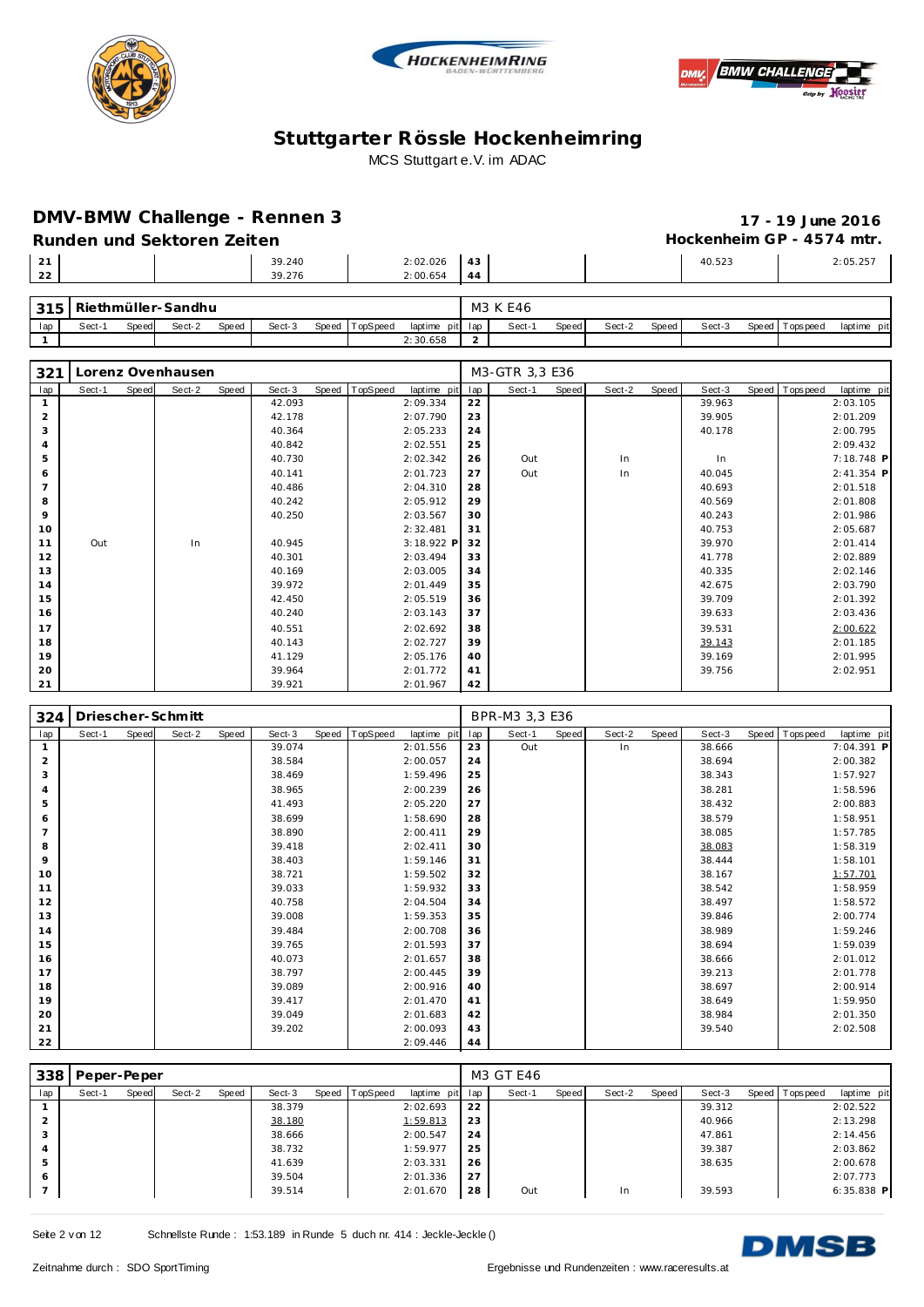





### **DMV-BMW Challenge - Rennen 3 17 - 19 June 2016**

# Runden und Sektoren Zeiten **Munden und Sektoren Zeiten Hockenheim GP** - 4574 mtr.

| 8  | 38.696 | 2:00.743 | 29 |  | 39.452 | 2:02.317 |
|----|--------|----------|----|--|--------|----------|
| 9  | 38.344 | 2:00.143 | 30 |  | 39.126 | 2:01.586 |
| 10 | 38.914 | 2:00.770 | 31 |  | 39.425 | 2:01.682 |
| 11 | 38.606 | 2:00.870 | 32 |  | 39.228 | 2:00.335 |
| 12 | 40.324 | 2:41.108 | 33 |  | 40.129 | 2:02.376 |
| 13 | 38.802 | 2:03.047 | 34 |  | 39.515 | 2:02.342 |
| 14 | 38.815 | 2:00.540 | 35 |  | 39.280 | 2:01.453 |
| 15 | 38.846 | 2:00.822 | 36 |  | 40.265 | 2:02.898 |
| 16 | 43.632 | 2:30.047 | 37 |  | 39.581 | 2:01.400 |
| 17 | 39.299 | 2:02.996 | 38 |  | 39.298 | 2:02.100 |
| 18 | 38.877 | 2:01.702 | 39 |  | 39.193 | 2:01.220 |
| 19 | 38.926 | 2:01.214 | 40 |  | 40.538 | 2:02.767 |
| 20 | 39.221 | 2:01.762 | 41 |  | 40.591 | 2:03.179 |
| 21 | 41.897 | 2:23.687 | 42 |  | 39.617 | 2:02.524 |

| 345            | Sepp Römer |       |        |       |        |       |          |             |     | AVP GTR 2,5 E36 |       |        |       |        |       |            |              |
|----------------|------------|-------|--------|-------|--------|-------|----------|-------------|-----|-----------------|-------|--------|-------|--------|-------|------------|--------------|
| lap            | Sect-1     | Speed | Sect-2 | Speed | Sect-3 | Speed | TopSpeed | laptime pit | lap | Sect-1          | Speed | Sect-2 | Speed | Sect-3 | Speed | T ops peed | laptime pit  |
| $\mathbf{1}$   |            |       |        |       | 41.550 |       |          | 2:10.622    | 22  |                 |       |        |       | 39.796 |       |            | 2:04.163     |
| $\overline{2}$ |            |       |        |       | 40.704 |       |          | 2:07.739    | 23  |                 |       |        |       | 39.440 |       |            | 2:03.390     |
| 3              |            |       |        |       | 39.471 |       |          | 2:05.240    | 24  |                 |       |        |       | 39.897 |       |            | 2:03.793     |
| $\overline{4}$ |            |       |        |       | 39.296 |       |          | 2:03.503    | 25  |                 |       |        |       | 40.643 |       |            | 2:05.090     |
| 5              |            |       |        |       | 40.408 |       |          | 2:05.076    | 26  |                 |       |        |       | 40.001 |       |            | 2:04.024     |
| 6              |            |       |        |       | 39.925 |       |          | 2:04.777    | 27  |                 |       |        |       | 39.903 |       |            | 2:04.826     |
| $\overline{7}$ |            |       |        |       | 40.417 |       |          | 2:07.391    | 28  |                 |       |        |       | 39.497 |       |            | 2:04.475     |
| 8              |            |       |        |       | 39.989 |       |          | 2:06.004    | 29  |                 |       |        |       | 39.916 |       |            | 2:05.155     |
| 9              |            |       |        |       | 39.812 |       |          | 2:04.512    | 30  |                 |       |        |       |        |       |            | 2:10.854     |
| 10             |            |       |        |       | 40.826 |       |          | 2:05.287    | 31  | Out             |       | In     |       | 41.365 |       |            | $6:54.301$ P |
| 11             |            |       |        |       | 39.806 |       |          | 2:04.049    | 32  |                 |       |        |       | 40.935 |       |            | 2:08.272     |
| 12             |            |       |        |       | 39.514 |       |          | 2:03.686    | 33  |                 |       |        |       | 40.414 |       |            | 2:05.119     |
| 13             |            |       |        |       | 39.512 |       |          | 2:04.181    | 34  |                 |       |        |       | 41.820 |       |            | 2:05.717     |
| 14             |            |       |        |       | 39.902 |       |          | 2:04.307    | 35  |                 |       |        |       | 43.422 |       |            | 2:09.432     |
| 15             |            |       |        |       | 40.157 |       |          | 2:05.980    | 36  |                 |       |        |       | 40.448 |       |            | 2:04.164     |
| 16             |            |       |        |       | 40.667 |       |          | 2:05.266    | 37  |                 |       |        |       | 39.757 |       |            | 2:04.143     |
| 17             |            |       |        |       | 39.246 |       |          | 2:03.081    | 38  |                 |       |        |       | 41.099 |       |            | 2:06.936     |
| 18             |            |       |        |       | 39.645 |       |          | 2:02.824    | 39  |                 |       |        |       | 40.644 |       |            | 2:06.778     |
| 19             |            |       |        |       | 40.218 |       |          | 2:04.150    | 40  |                 |       |        |       | 39.835 |       |            | 2:03.692     |
| 20             |            |       |        |       | 39.894 |       |          | 2:04.313    | 41  |                 |       |        |       | 41.804 |       |            | 2:06.499     |
| 21             |            |       |        |       | 40.052 |       |          | 2:06.215    | 42  |                 |       |        |       |        |       |            |              |
|                |            |       |        |       |        |       |          |             |     |                 |       |        |       |        |       |            |              |

| 350 | $\Box$ $\Box$ | Hösel<br>. |        |       |        |                   |                 | つつに<br>اك ∠ك | E30    |       |        |       |        |                    |                |
|-----|---------------|------------|--------|-------|--------|-------------------|-----------------|--------------|--------|-------|--------|-------|--------|--------------------|----------------|
| lan | Sect-         | Speed.     | Sect-2 | Speed | Sect-3 | Speed<br>™opSpeea | laptime<br>pitl | lan          | Sect-1 | Speed | Sect-2 | Speed | Sect-3 | Speed<br>rops peed | laptime<br>pit |

| 251<br>ິບ | ⊣∖/la ⊻ | Rotr<br>the contract of the contract of the con- |        |              |        |       |                      |                 | コつに<br>ا ت کے ب | E30<br>$\sim$ $\sim$ |       |        |       |        |       |            |                |
|-----------|---------|--------------------------------------------------|--------|--------------|--------|-------|----------------------|-----------------|-----------------|----------------------|-------|--------|-------|--------|-------|------------|----------------|
| lap       | Sect-'  | Spe ea                                           | Sect-2 | <b>Speed</b> | Sect-3 | Speed | opSpeed <sup>-</sup> | laptime<br>pitl | lan             | Sect-1               | Speed | Sect-2 | Speed | Sect-3 | Speed | Tops pee d | laptime<br>pit |

| 354            | Frank Borcheld |       |        |       |        |       |          |             |     | 325i E36 |       |        |       |        |                |             |
|----------------|----------------|-------|--------|-------|--------|-------|----------|-------------|-----|----------|-------|--------|-------|--------|----------------|-------------|
| lap            | Sect-1         | Speed | Sect-2 | Speed | Sect-3 | Speed | TopSpeed | laptime pit | lap | Sect-1   | Speed | Sect-2 | Speed | Sect-3 | Speed Topspeed | laptime pit |
|                |                |       |        |       | 39.648 |       |          | 2:09.948    | 22  |          |       |        |       | 39.504 |                | 2:05.122    |
| $\overline{2}$ |                |       |        |       | 39.853 |       |          | 2:05.555    | 23  |          |       |        |       | 40.091 |                | 2:05.315    |
| 3              |                |       |        |       | 39.316 |       |          | 2:03.889    | 24  |          |       |        |       |        |                | 2:13.737    |
| $\overline{4}$ |                |       |        |       | 39.311 |       |          | 2:03.760    | 25  | Out      |       | In     |       | 40.536 |                | 7:11.126 P  |
| 5              |                |       |        |       | 40.817 |       |          | 2:05.958    | 26  |          |       |        |       | 40.187 |                | 2:05.905    |
| 6              |                |       |        |       | 39.788 |       |          | 2:04.839    | 27  |          |       |        |       | 39.522 |                | 2:04.357    |
| $\overline{7}$ |                |       |        |       | 39.662 |       |          | 2:04.592    | 28  |          |       |        |       | 41.481 |                | 2:06.024    |
| 8              |                |       |        |       | 40.201 |       |          | 2:05.442    | 29  |          |       |        |       | 39.445 |                | 2:04.369    |
| 9              |                |       |        |       | 42.032 |       |          | 2:08.249    | 30  |          |       |        |       | 39.713 |                | 2:04.499    |
| 10             |                |       |        |       | 39.793 |       |          | 2:06.151    | 31  |          |       |        |       | 39.555 |                | 2:04.460    |
| 11             |                |       |        |       | 40.522 |       |          | 2:06.050    | 32  |          |       |        |       | 39.875 |                | 2:05.410    |
| 12             |                |       |        |       | 40.038 |       |          | 2:05.542    | 33  |          |       |        |       | 39.711 |                | 2:05.243    |
| 13             |                |       |        |       | 39.856 |       |          | 2:05.544    | 34  |          |       |        |       | 39.563 |                | 2:04.840    |
| 14             |                |       |        |       | 39.894 |       |          | 2:05.365    | 35  |          |       |        |       | 42.061 |                | 2:07.609    |
| 15             |                |       |        |       | 39.789 |       |          | 2:05.049    | 36  |          |       |        |       | 39.530 |                | 2:04.959    |
| 16             |                |       |        |       | 40.718 |       |          | 2:05.815    | 37  |          |       |        |       | 39.519 |                | 2:04.382    |
| 17             |                |       |        |       | 39.922 |       |          | 2:06.417    | 38  |          |       |        |       | 40.759 |                | 2:06.639    |

Seite 3 v on 12 Schnellste Runde : 1:53.189 in Runde 5 duch nr. 414 : Jeckle-Jeckle ()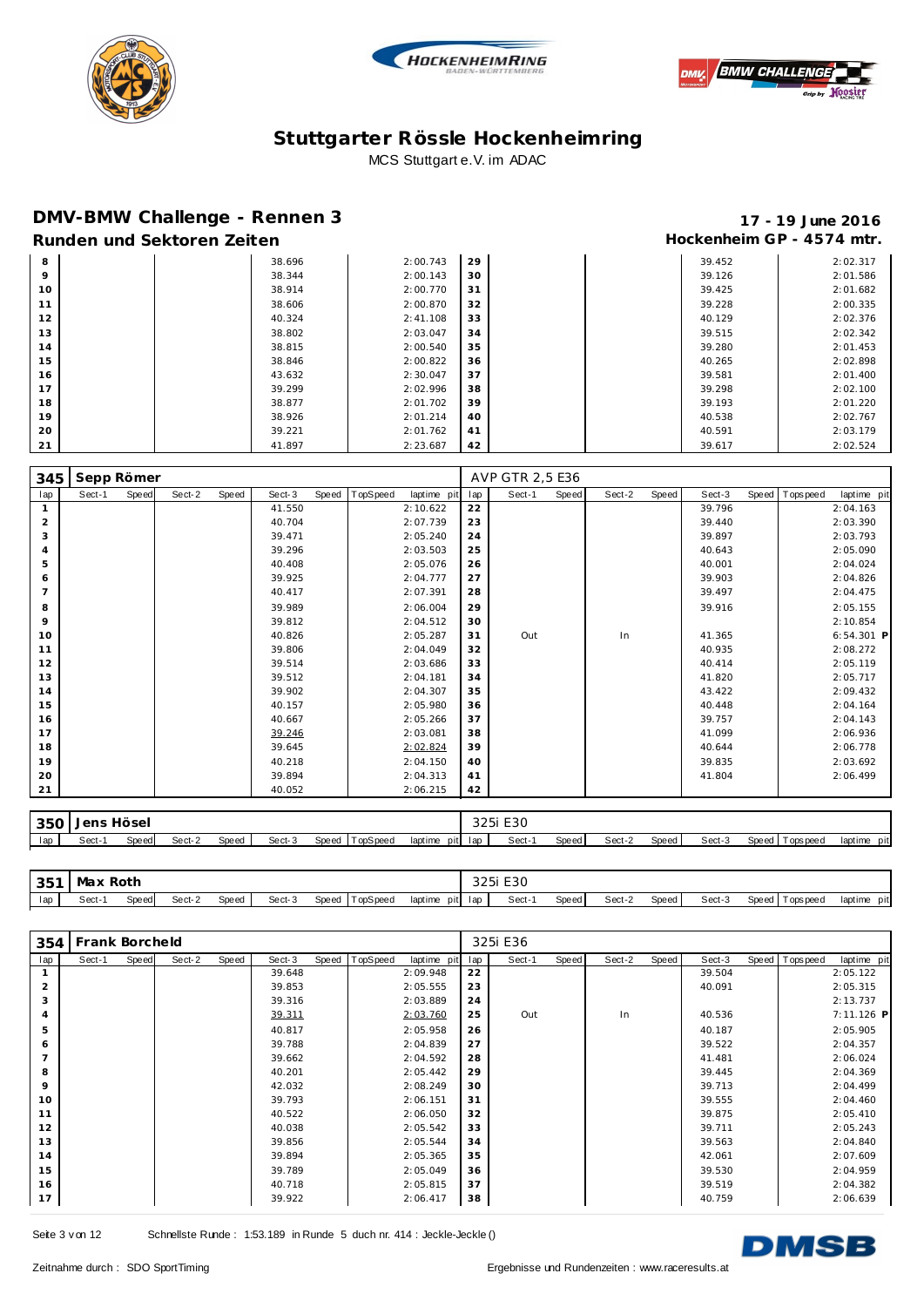





### **DMV-BMW Challenge - Rennen 3 17 - 19 June 2016**

#### Runden und Sektoren Zeiten **Munden und Sektoren Zeiten Hockenheim GP** - 4574 mtr.

| 18             | 41.012 | 2:06.790 | 39 |  | 40.626 | 2:06.219 |
|----------------|--------|----------|----|--|--------|----------|
| 10             | 39.884 | 2:06.147 | 40 |  | 39.562 | 2:04.224 |
| 20             | 39.639 | 2:05.624 | 41 |  | 39.680 | 2:04.920 |
| $\bigcap$<br>∸ | 40.830 | 2:06.477 | 42 |  |        |          |

| 357            | Peper-Kressel |       |        |       |        |       |          |             |     | 325i E30 |       |        |       |        |                |             |
|----------------|---------------|-------|--------|-------|--------|-------|----------|-------------|-----|----------|-------|--------|-------|--------|----------------|-------------|
| lap            | Sect-1        | Speed | Sect-2 | Speed | Sect-3 | Speed | TopSpeed | laptime pit | lap | Sect-1   | Speed | Sect-2 | Speed | Sect-3 | Speed Topspeed | laptime pit |
|                |               |       |        |       | 41.667 |       |          | 2:14.561    | 21  |          |       |        |       | 41.609 |                | 2:10.446    |
| $\overline{2}$ |               |       |        |       | 41.417 |       |          | 2:11.683    | 22  |          |       |        |       |        |                | 2:15.641    |
| 3              |               |       |        |       | 41.495 |       |          | 2:11.155    | 23  | Out      |       | In     |       | 42.261 |                | 7:06.514 P  |
| $\overline{4}$ |               |       |        |       | 41.230 |       |          | 2:09.809    | 24  |          |       |        |       | 41.947 |                | 2:09.752    |
| 5              |               |       |        |       | 41.933 |       |          | 2:10.836    | 25  |          |       |        |       | 41.022 |                | 2:09.261    |
| 6              |               |       |        |       | 42.484 |       |          | 2:11.019    | 26  |          |       |        |       | 41.160 |                | 2:09.147    |
| $\overline{7}$ |               |       |        |       | 41.775 |       |          | 2:10.434    | 27  |          |       |        |       | 41.668 |                | 2:09.422    |
| 8              |               |       |        |       | 41.348 |       |          | 2:10.821    | 28  |          |       |        |       | 41.462 |                | 2:09.321    |
| 9              |               |       |        |       | 41.548 |       |          | 2:12.605    | 29  |          |       |        |       | 42.014 |                | 2:11.508    |
| 10             |               |       |        |       | 41.744 |       |          | 2:09.817    | 30  |          |       |        |       | 43.375 |                | 2:11.425    |
| 11             |               |       |        |       | 41.638 |       |          | 2:10.544    | 31  |          |       |        |       | 41.935 |                | 2:10.502    |
| 12             |               |       |        |       | 42.723 |       |          | 2:12.367    | 32  |          |       |        |       | 43.257 |                | 2:13.005    |
| 13             |               |       |        |       | 42.095 |       |          | 2:11.670    | 33  |          |       |        |       | 42.056 |                | 2:11.089    |
| 14             |               |       |        |       | 41.779 |       |          | 2:11.336    | 34  |          |       |        |       | 42.772 |                | 2:11.501    |
| 15             |               |       |        |       | 42.361 |       |          | 2:13.487    | 35  |          |       |        |       | 41.781 |                | 2:10.479    |
| 16             |               |       |        |       | 42.177 |       |          | 2:13.129    | 36  |          |       |        |       | 43.192 |                | 2:11.171    |
| 17             |               |       |        |       | 42.041 |       |          | 2:14.122    | 37  |          |       |        |       | 42.098 |                | 2:10.757    |
| 18             |               |       |        |       | 42.201 |       |          | 2:11.689    | 38  |          |       |        |       | 43.193 |                | 2:12.662    |
| 19             |               |       |        |       | 41.345 |       |          | 2:10.101    | 39  |          |       |        |       | 42.694 |                | 2:13.130    |
| 20             |               |       |        |       | 41.887 |       |          | 2:11.157    | 40  |          |       |        |       |        |                |             |

| 359            | Gelhaus-Ruck |       |        |       |        |                |              |     | 325i E30 |       |        |       |        |                |             |
|----------------|--------------|-------|--------|-------|--------|----------------|--------------|-----|----------|-------|--------|-------|--------|----------------|-------------|
| lap            | Sect-1       | Speed | Sect-2 | Speed | Sect-3 | Speed TopSpeed | laptime pit  | lap | Sect-1   | Speed | Sect-2 | Speed | Sect-3 | Speed Topspeed | laptime pit |
|                |              |       |        |       | 40.031 |                | 2:08.569     | 15  |          |       |        |       | 43.174 |                | 2:14.551    |
| 2              |              |       |        |       | 40.360 |                | 2:07.089     | 16  |          |       |        |       | 43.784 |                | 2:16.527    |
| 3              |              |       |        |       | 39.385 |                | 2:05.717     | 17  |          |       |        |       | 42.745 |                | 2:16.914    |
| 4              |              |       |        |       | 40.415 |                | 2:06.310     | 18  |          |       |        |       | 45.345 |                | 2:18.080    |
| 5              |              |       |        |       | 39.760 |                | 2:06.118     | 19  |          |       |        |       |        |                | 2:25.062    |
| 6              |              |       |        |       | 41.454 |                | 2:07.424     | 20  | Out      |       | In     |       | 44.696 |                | 17:18.813 P |
| $\overline{7}$ |              |       |        |       | 57.251 |                | 2:24.169     | 21  |          |       |        |       | 42.876 |                | 2:14.503    |
| 8              | Out          |       |        |       | 40.815 |                | 14:21.742    | 22  |          |       |        |       | 44.112 |                | 2:19.103    |
| 9              |              |       |        |       | 39.652 |                | 2:05.521     | 23  |          |       |        |       | 43.016 |                | 2:13.320    |
| 10             |              |       |        |       | 39.804 |                | 2:04.664     | 24  |          |       |        |       | 43.360 |                | 2:14.344    |
| 11             |              |       |        |       | 39.899 |                | 2:08.081     | 25  |          |       |        |       | 42.872 |                | 2:12.363    |
| 12             |              |       |        |       |        |                | 2:12.731     | 26  |          |       |        |       | 42.586 |                | 2:12.484    |
| 13             | Out          |       | In     |       | 42.605 |                | $6:51.536$ P | 27  |          |       |        |       | 44.993 |                | 2:19.208    |
| 14             |              |       |        |       | 42.455 |                | 2:12.902     | 28  |          |       |        |       |        |                |             |

| 380            | Nicholas Dahm |       |        |       |        |       |          |             |     | 318is E36 |       |        |       |        |                |             |
|----------------|---------------|-------|--------|-------|--------|-------|----------|-------------|-----|-----------|-------|--------|-------|--------|----------------|-------------|
| lap            | Sect-1        | Speed | Sect-2 | Speed | Sect-3 | Speed | TopSpeed | laptime pit | lap | Sect-1    | Speed | Sect-2 | Speed | Sect-3 | Speed Topspeed | laptime pit |
|                |               |       |        |       | 44.007 |       |          | 2:27.640    | 20  |           |       |        |       | 42.245 |                | 2:16.453    |
| $\overline{2}$ |               |       |        |       | 42.558 |       |          | 2:19.854    | 21  |           |       |        |       | 43.237 |                | 2:17.277    |
| 3              |               |       |        |       | 42.070 |       |          | 2:15.731    | 22  |           |       |        |       | 42.264 |                | 2:16.171    |
| $\overline{A}$ |               |       |        |       | 42.630 |       |          | 2:15.460    | 23  |           |       |        |       | 42.428 |                | 2:15.570    |
| 5              |               |       |        |       | 42.384 |       |          | 2:15.752    | 24  |           |       |        |       | 42.132 |                | 2:15.749    |
| 6              |               |       |        |       | 42.135 |       |          | 2:16.475    | 25  |           |       |        |       | 42.141 |                | 2:15.839    |
| $\overline{7}$ |               |       |        |       | 42.226 |       |          | 2:15.368    | 26  |           |       |        |       | 42.464 |                | 2:15.700    |
| 8              |               |       |        |       | 42.356 |       |          | 2:17.134    | 27  |           |       |        |       | 42.145 |                | 2:14.801    |
| 9              |               |       |        |       | 42.244 |       |          | 2:18.236    | 28  |           |       |        |       |        |                | 2:20.378    |
| 10             |               |       |        |       | 42.323 |       |          | 2:16.414    | 29  | Out       |       | In     |       | 42.784 |                | 7:12.377 P  |
| 11             |               |       |        |       | 42.284 |       |          | 2:16.334    | 30  |           |       |        |       | 42.232 |                | 2:15.668    |
| 12             |               |       |        |       | 42.151 |       |          | 2:15.657    | 31  |           |       |        |       | 42.123 |                | 2:15.687    |
| 13             |               |       |        |       | 42.786 |       |          | 2:16.431    | 32  |           |       |        |       | 42.086 |                | 2:17.812    |
| 14             |               |       |        |       | 42.846 |       |          | 2:16.528    | 33  |           |       |        |       | 42.016 |                | 2:15.184    |
| 15             |               |       |        |       | 42.291 |       |          | 2:15.658    | 34  |           |       |        |       | 42.264 |                | 2:15.115    |
| 16             |               |       |        |       | 42.514 |       |          | 2:16.346    | 35  |           |       |        |       | 42.293 |                | 2:15.816    |
| 17             |               |       |        |       | 42.149 |       |          | 2:16.022    | 36  |           |       |        |       | 42.255 |                | 2:15.432    |
| 18             |               |       |        |       | 42.267 |       |          | 2:15.861    | 37  |           |       |        |       | 42.205 |                | 2:14.893    |
| 19             |               |       |        |       | 42.519 |       |          | 2:16.546    | 38  |           |       |        |       | 42.204 |                | 2:14.690    |

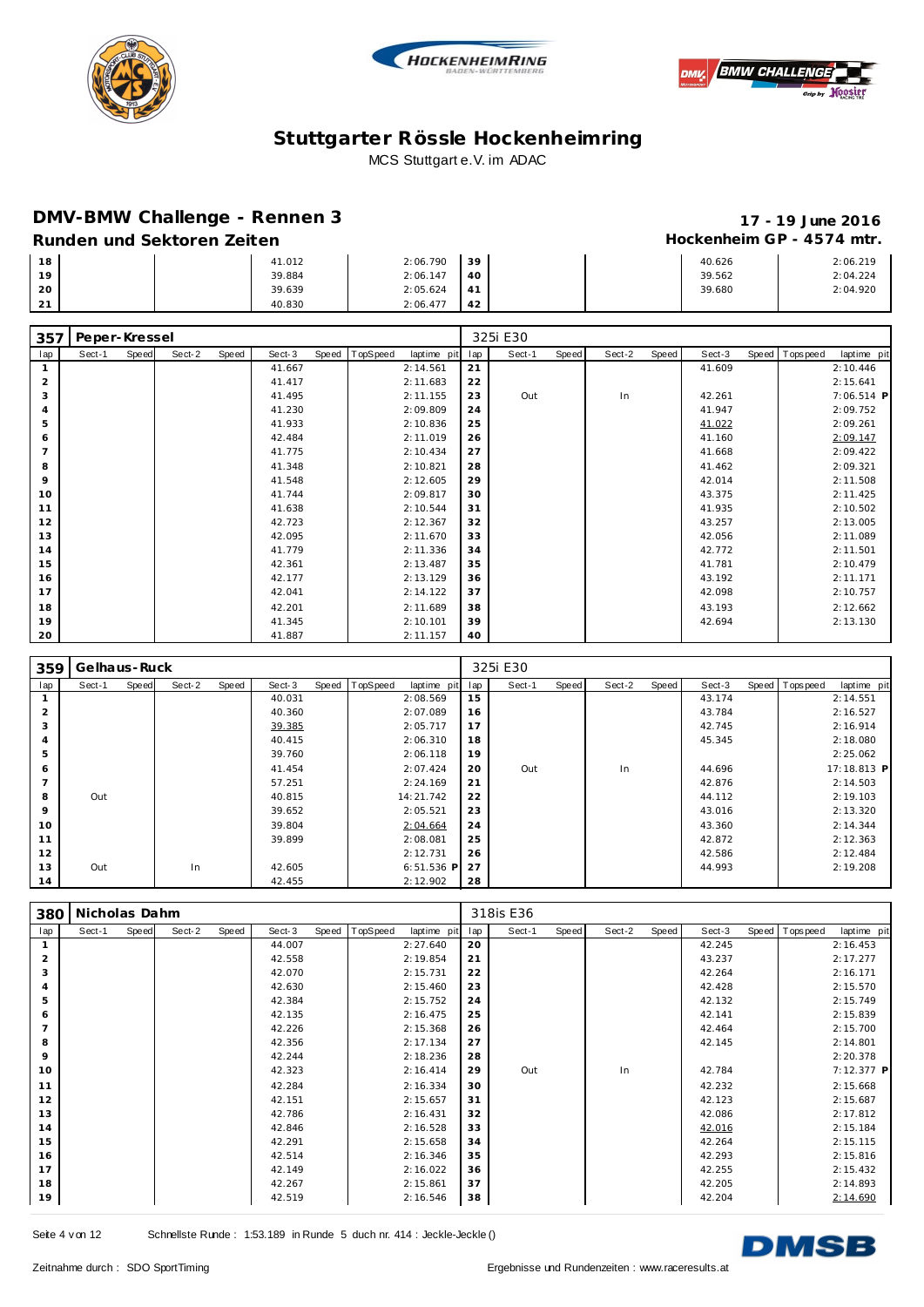





#### **DMV-BMW Challenge - Rennen 3 17 - 19 June 2016** Runden und Sektoren Zeiten **Munden und Sektoren Zeiten Hockenheim GP** - 4574 mtr.

| 381      | Marcel Richter |       |        |       |        |       |          |                 |    | 318is E30 |       |        |       |        |                |             |
|----------|----------------|-------|--------|-------|--------|-------|----------|-----------------|----|-----------|-------|--------|-------|--------|----------------|-------------|
| lap      | Sect-1         | Speed | Sect-2 | Speed | Sect-3 | Speed | TopSpeed | laptime pit lap |    | Sect-1    | Speed | Sect-2 | Speed | Sect-3 | Speed Topspeed | laptime pit |
|          |                |       |        |       | 43.541 |       |          | 2:23.182        | 10 |           |       |        |       | 41.173 |                | 2:11.227    |
|          |                |       |        |       | 41.522 |       |          | 2:14.529        | 11 |           |       |        |       | 41.103 |                | 2:11.623    |
|          |                |       |        |       | 41.522 |       |          | 2:13.048        | 12 |           |       |        |       | 40.893 |                | 2:11.091    |
|          |                |       |        |       | 41.224 |       |          | 2:13.460        | 13 |           |       |        |       | 41.580 |                | 2:12.743    |
|          |                |       |        |       | 41.218 |       |          | 2:12.343        | 14 |           |       |        |       | 42.171 |                | 2:19.005    |
| 6        |                |       |        |       | 41.151 |       |          | 2:11.785        | 15 |           |       |        |       | 43.533 |                | 2:22.212    |
|          |                |       |        |       | 41.426 |       |          | 2:12.213        | 16 |           |       |        |       | 43.458 |                | 2:26.339    |
| 8        |                |       |        |       | 41.243 |       |          | 2:11.253        | 17 |           |       |        |       |        |                | 2:31.478    |
| $\Omega$ |                |       |        |       | 41.898 |       |          | 2:12.812        | 18 |           |       |        |       |        |                |             |

| 382            | Timo Raff |       |        |       |        |       |          |             |     | 318is E36 |       |        |       |        |                |              |
|----------------|-----------|-------|--------|-------|--------|-------|----------|-------------|-----|-----------|-------|--------|-------|--------|----------------|--------------|
| lap            | Sect-1    | Speed | Sect-2 | Speed | Sect-3 | Speed | TopSpeed | laptime pit | lap | Sect-1    | Speed | Sect-2 | Speed | Sect-3 | Speed Topspeed | laptime pit  |
|                |           |       |        |       | 44.509 |       |          | 2:27.601    | 20  |           |       |        |       | 42.283 |                | 2:14.463     |
| $\overline{2}$ |           |       |        |       | 41.977 |       |          | 2:17.074    | 21  |           |       |        |       | 41.922 |                | 2:14.497     |
| 3              |           |       |        |       | 42.066 |       |          | 2:14.964    | 22  |           |       |        |       | 41.996 |                | 2:14.345     |
| $\overline{4}$ |           |       |        |       | 42.865 |       |          | 2:15.832    | 23  |           |       |        |       | 41.853 |                | 2:13.979     |
| 5              |           |       |        |       | 42.240 |       |          | 2:14.354    | 24  |           |       |        |       | 42.453 |                | 2:13.838     |
| 6              |           |       |        |       | 42.591 |       |          | 2:18.249    | 25  |           |       |        |       |        |                | 2:18.490     |
| $\overline{7}$ |           |       |        |       | 42.110 |       |          | 2:14.595    | 26  | Out       |       | In     |       | 42.854 |                | $6:48.838$ P |
| 8              |           |       |        |       | 41.963 |       |          | 2:14.853    | 27  |           |       |        |       | 42.195 |                | 2:15.115     |
| 9              |           |       |        |       | 41.935 |       |          | 2:13.979    | 28  |           |       |        |       | 42.077 |                | 2:15.334     |
| 10             |           |       |        |       | 41.760 |       |          | 2:13.981    | 29  |           |       |        |       | 41.950 |                | 2:13.904     |
| 11             |           |       |        |       | 41.906 |       |          | 2:13.653    | 30  |           |       |        |       | 41.930 |                | 2:13.511     |
| 12             |           |       |        |       | 41.950 |       |          | 2:14.994    | 31  |           |       |        |       | 42.185 |                | 2:14.092     |
| 13             |           |       |        |       | 42.142 |       |          | 2:16.093    | 32  |           |       |        |       | 42.175 |                | 2:14.301     |
| 14             |           |       |        |       | 41.586 |       |          | 2:13.268    | 33  |           |       |        |       | 42.975 |                | 2:15.274     |
| 15             |           |       |        |       | 41.912 |       |          | 2:13.487    | 34  |           |       |        |       | 42.476 |                | 2:14.834     |
| 16             |           |       |        |       | 41.976 |       |          | 2:13.972    | 35  |           |       |        |       | 42.292 |                | 2:14.074     |
| 17             |           |       |        |       | 42.068 |       |          | 2:15.035    | 36  |           |       |        |       | 42.169 |                | 2:13.705     |
| 18             |           |       |        |       | 42.232 |       |          | 2:15.499    | 37  |           |       |        |       | 41.877 |                | 2:13.520     |
| 19             |           |       |        |       | 43.639 |       |          | 2:16.265    | 38  |           |       |        |       | 41.825 |                | 2:14.081     |

| 383            | Gelhaus-Gelhaus |       |        |       |        |       |          |             |     | 318is E30 |       |        |       |        |       |            |              |
|----------------|-----------------|-------|--------|-------|--------|-------|----------|-------------|-----|-----------|-------|--------|-------|--------|-------|------------|--------------|
| lap            | Sect-1          | Speed | Sect-2 | Speed | Sect-3 | Speed | TopSpeed | laptime pit | lap | Sect-1    | Speed | Sect-2 | Speed | Sect-3 | Speed | T ops peed | laptime pit  |
| $\overline{1}$ |                 |       |        |       | 44.092 |       |          | 2:29.900    | 20  |           |       |        |       |        |       |            | 2:21.582     |
| $\overline{2}$ |                 |       |        |       | 44.568 |       |          | 2:22.838    | 21  | Out       |       | In     |       | 42.368 |       |            | $6:52.089$ P |
| 3              |                 |       |        |       | 43.611 |       |          | 2:21.228    | 22  |           |       |        |       | 41.820 |       |            | 2:13.781     |
| $\overline{4}$ |                 |       |        |       | 44.929 |       |          | 2:20.876    | 23  |           |       |        |       | 41.169 |       |            | 2:12.579     |
| 5              |                 |       |        |       | 45.208 |       |          | 2:21.866    | 24  |           |       |        |       | 41.310 |       |            | 2:12.296     |
| 6              |                 |       |        |       | 44.299 |       |          | 2:21.079    | 25  |           |       |        |       | 41.333 |       |            | 2:13.724     |
|                |                 |       |        |       | 44.771 |       |          | 2:19.795    | 26  |           |       |        |       | 41.451 |       |            | 2:13.270     |
| 8              |                 |       |        |       | 44.597 |       |          | 2:21.584    | 27  |           |       |        |       | 41.449 |       |            | 2:14.548     |
| 9              |                 |       |        |       | 44.494 |       |          | 2:19.183    | 28  |           |       |        |       | 41.282 |       |            | 2:13.174     |
| 10             |                 |       |        |       | 44.203 |       |          | 2:20.310    | 29  |           |       |        |       | 41.441 |       |            | 2:12.723     |
| 11             |                 |       |        |       | 43.639 |       |          | 2:17.357    | 30  |           |       |        |       | 41.931 |       |            | 2:13.068     |
| 12             |                 |       |        |       | 43.007 |       |          | 2:17.788    | 31  |           |       |        |       | 43.457 |       |            | 2:14.321     |
| 13             |                 |       |        |       | 43.887 |       |          | 2:17.830    | 32  |           |       |        |       | 42.259 |       |            | 2:14.119     |
| 14             |                 |       |        |       | 44.208 |       |          | 2:20.295    | 33  |           |       |        |       | 41.952 |       |            | 2:14.182     |
| 15             |                 |       |        |       | 43.519 |       |          | 2:18.578    | 34  |           |       |        |       | 41.605 |       |            | 2:12.909     |
| 16             |                 |       |        |       | 43.123 |       |          | 2:16.861    | 35  |           |       |        |       | 42.823 |       |            | 2:14.419     |
| 17             |                 |       |        |       | 43.685 |       |          | 2:20.493    | 36  |           |       |        |       | 41.549 |       |            | 2:12.862     |
| 18             |                 |       |        |       | 43.830 |       |          | 2:18.390    | 37  |           |       |        |       | 41.519 |       |            | 2:12.803     |
| 19             |                 |       |        |       | 43.388 |       |          | 2:17.548    | 38  |           |       |        |       | 41.640 |       |            | 2:12.218     |

| 384            | Jan Buchwald |       |        |       |        |                |                 |    | 318is E36 |       |        |       |        |                |             |
|----------------|--------------|-------|--------|-------|--------|----------------|-----------------|----|-----------|-------|--------|-------|--------|----------------|-------------|
| lap            | Sect-1       | Speed | Sect-2 | Speed | Sect-3 | Speed TopSpeed | laptime pit lap |    | Sect-1    | Speed | Sect-2 | Speed | Sect-3 | Speed Topspeed | laptime pit |
|                |              |       |        |       | 44.531 |                | 2:27.359        | 21 |           |       |        |       | 41.594 |                | 2:12.447    |
| 2              |              |       |        |       | 41.547 |                | 2:14.189        | 22 |           |       |        |       | 41.197 |                | 2:15.382    |
| 3              |              |       |        |       | 41.684 |                | 2:13.378        | 23 |           |       |        |       | 41.195 |                | 2:12.307    |
| $\overline{4}$ |              |       |        |       | 42.017 |                | 2:14.770        | 24 |           |       |        |       | 41.783 |                | 2:14.713    |
| 5              |              |       |        |       | 41.556 |                | 2:13.119        | 25 |           |       |        |       | 42.133 |                | 2:13.797    |
| 6              |              |       |        |       | 42.003 |                | 2:13.316        | 26 |           |       |        |       | 41.698 |                | 2:12.970    |

Seite 5 v on 12 Schnellste Runde : 1:53.189 in Runde 5 duch nr. 414 : Jeckle-Jeckle ()

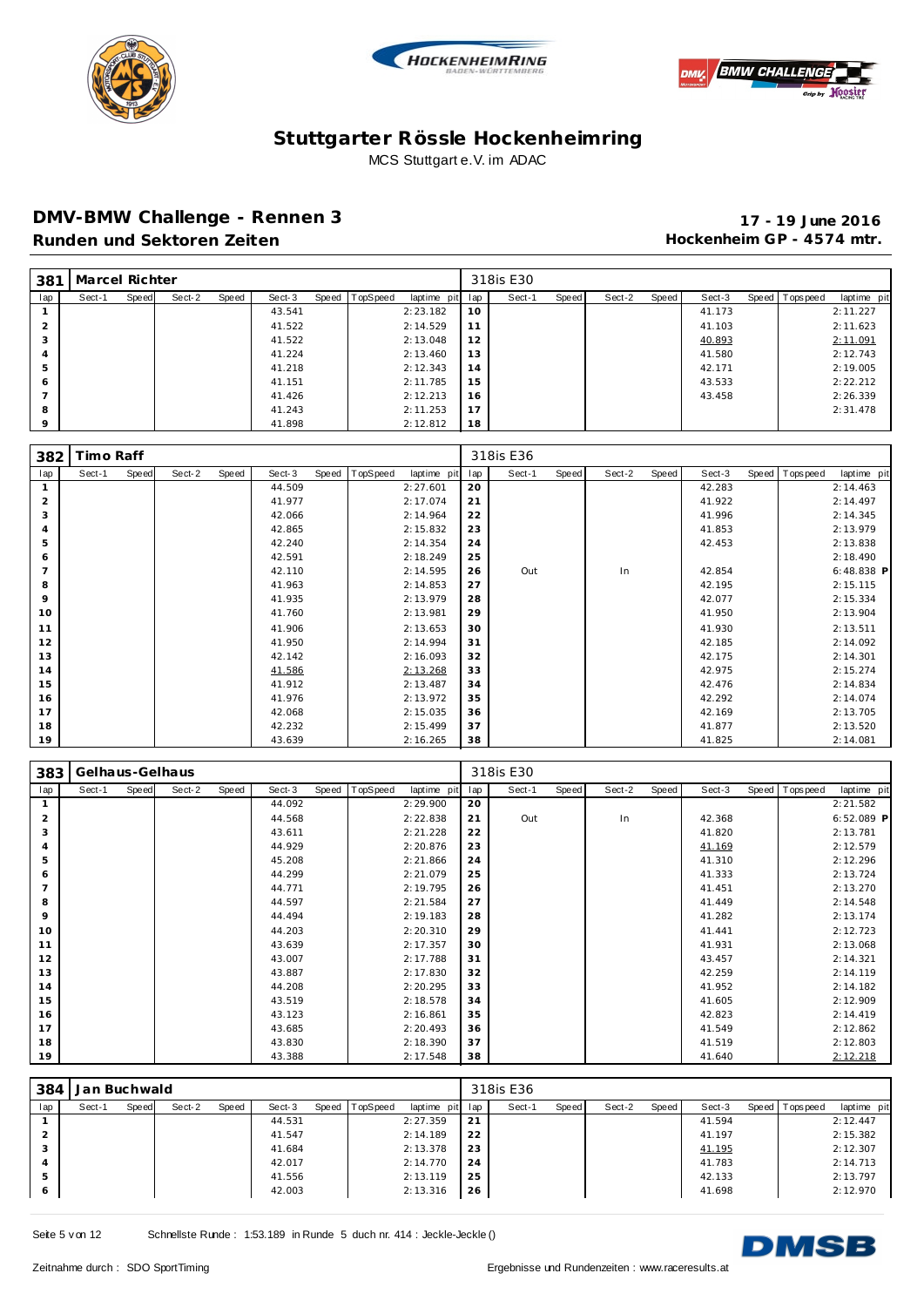





### **DMV-BMW Challenge - Rennen 3 17 - 19 June 2016**

# Runden und Sektoren Zeiten **Munden und Sektoren Zeiten Hockenheim GP** - 4574 mtr.

| $\overline{7}$  |  | 41.489 | 2:12.988 | 27 |     |    |        | 2:18.441     |
|-----------------|--|--------|----------|----|-----|----|--------|--------------|
| 8               |  | 41.567 | 2:13.090 | 28 | Out | In | 42.077 | $6:40.863$ P |
| 9               |  | 41.273 | 2:12.687 | 29 |     |    | 41.310 | 2:13.066     |
| 10              |  | 41.447 | 2:14.016 | 30 |     |    | 41.507 | 2:12.474     |
| 11<br><b>II</b> |  | 41.649 | 2:13.353 | 31 |     |    | 42.361 | 2:13.734     |
| 12              |  | 41.682 | 2:13.317 | 32 |     |    | 41.837 | 2:13.843     |
| 13              |  | 41.668 | 2:13.366 | 33 |     |    | 42.250 | 2:14.366     |
| 14              |  | 41.301 | 2:12.787 | 34 |     |    | 44.261 | 2:17.145     |
| 15              |  | 41.263 | 2:13.111 | 35 |     |    | 41.528 | 2:14.075     |
| 16              |  | 41.857 | 2:14.863 | 36 |     |    | 41.545 | 2:13.598     |
| 17              |  | 41.600 | 2:12.344 | 37 |     |    | 42.132 | 2:14.036     |
| 18              |  | 41.531 | 2:12.798 | 38 |     |    | 41.824 | 2:13.939     |
| 19              |  | 41.225 | 2:12.259 | 39 |     |    | 42.807 | 2:14.952     |
| 20              |  | 41.212 | 2:12.193 | 40 |     |    |        |              |

| 386            | Jirsak-Selbach |       |        |       |        |       |          |             |     | 318is E36 |       |        |       |        |                |             |
|----------------|----------------|-------|--------|-------|--------|-------|----------|-------------|-----|-----------|-------|--------|-------|--------|----------------|-------------|
| lap            | Sect-1         | Speed | Sect-2 | Speed | Sect-3 | Speed | TopSpeed | laptime pit | lap | Sect-1    | Speed | Sect-2 | Speed | Sect-3 | Speed Topspeed | laptime pit |
|                |                |       |        |       | 42.580 |       |          | 2:17.361    | 20  |           |       |        |       | 41.573 |                | 2:12.399    |
| 2              |                |       |        |       | 42.156 |       |          | 2:14.248    | 21  |           |       |        |       | 41.394 |                | 2:11.905    |
| 3              |                |       |        |       | 42.129 |       |          | 2:13.513    | 22  |           |       |        |       | 41.505 |                | 2:12.008    |
| $\overline{4}$ |                |       |        |       | 41.991 |       |          | 2:12.830    | 23  |           |       |        |       | 41.469 |                | 2:12.084    |
| 5              |                |       |        |       | 41.368 |       |          | 2:11.714    | 24  |           |       |        |       | 41.623 |                | 2:13.528    |
| 6              |                |       |        |       | 43.077 |       |          | 2:14.614    | 25  |           |       |        |       | 41.522 |                | 2:11.875    |
| $\overline{7}$ |                |       |        |       | 42.465 |       |          | 2:13.946    | 26  |           |       |        |       | 41.845 |                | 2:12.682    |
| 8              |                |       |        |       | 42.442 |       |          | 2:13.129    | 27  |           |       |        |       | 41.348 |                | 2:11.870    |
| 9              |                |       |        |       | 42.777 |       |          | 2:14.641    | 28  |           |       |        |       | 41.526 |                | 2:12.254    |
| 10             |                |       |        |       | 41.862 |       |          | 2:12.638    | 29  |           |       |        |       | 42.273 |                | 2:12.613    |
| 11             |                |       |        |       | 41.879 |       |          | 2:12.338    | 30  |           |       |        |       | 41.471 |                | 2:11.926    |
| 12             |                |       |        |       | 41.545 |       |          | 2:12.612    | 31  |           |       |        |       |        |                | 2:15.260    |
| 13             |                |       |        |       | 41.497 |       |          | 2:11.955    | 32  | Out       |       | In     |       | 47.117 |                | 6:56.524 P  |
| 14             |                |       |        |       | 41.610 |       |          | 2:12.838    | 33  |           |       |        |       | 46.082 |                | 2:26.500    |
| 15             |                |       |        |       | 41.666 |       |          | 2:12.361    | 34  |           |       |        |       | 49.246 |                | 2:27.763    |
| 16             |                |       |        |       | 41.765 |       |          | 2:12.697    | 35  |           |       |        |       | 45.823 |                | 2:26.046    |
| 17             |                |       |        |       | 41.535 |       |          | 2:12.087    | 36  |           |       |        |       | 45.940 |                | 2:24.452    |
| 18             |                |       |        |       | 41.461 |       |          | 2:11.861    | 37  |           |       |        |       | 45.680 |                | 2:23.373    |
| 19             |                |       |        |       | 41.552 |       |          | 2:11.435    | 38  |           |       |        |       | 45.958 |                | 2:24.094    |

| 388            | Lukas Drost |       |        |       |        |       |          |             |     | 318is E36 |       |        |       |        |                |              |
|----------------|-------------|-------|--------|-------|--------|-------|----------|-------------|-----|-----------|-------|--------|-------|--------|----------------|--------------|
| lap            | Sect-1      | Speed | Sect-2 | Speed | Sect-3 | Speed | TopSpeed | laptime pit | lap | Sect-1    | Speed | Sect-2 | Speed | Sect-3 | Speed Topspeed | laptime pit  |
| $\mathbf{1}$   |             |       |        |       | 43.616 |       |          | 2:29.643    | 20  | Out       |       | In     |       | 43.049 |                | $6:48.221$ P |
| $\overline{2}$ |             |       |        |       | 43.163 |       |          | 2:21.774    | 21  |           |       |        |       | 44.569 |                | 2:26.954     |
| 3              |             |       |        |       | 43.497 |       |          | 2:20.824    | 22  |           |       |        |       | 43.478 |                | 2:20.765     |
| $\overline{4}$ |             |       |        |       | 44.356 |       |          | 2:20.431    | 23  |           |       |        |       | 43.655 |                | 2:19.165     |
| 5              |             |       |        |       | 44.773 |       |          | 2:21.481    | 24  |           |       |        |       | 43.012 |                | 2:17.787     |
| 6              |             |       |        |       | 43.288 |       |          | 2:19.310    | 25  |           |       |        |       | 43.586 |                | 2:19.244     |
|                |             |       |        |       | 43.829 |       |          | 2:19.634    | 26  |           |       |        |       | 43.691 |                | 2:21.364     |
| 8              |             |       |        |       | 43.282 |       |          | 2:18.879    | 27  |           |       |        |       | 43.493 |                | 2:19.027     |
| 9              |             |       |        |       | 42.718 |       |          | 2:19.080    | 28  |           |       |        |       | 43.270 |                | 2:20.406     |
| 10             |             |       |        |       | 42.554 |       |          | 2:16.730    | 29  |           |       |        |       | 43.015 |                | 2:19.051     |
| 11             |             |       |        |       | 42.811 |       |          | 2:17.654    | 30  |           |       |        |       | 43.084 |                | 2:19.465     |
| 12             |             |       |        |       | 42.518 |       |          | 2:17.090    | 31  |           |       |        |       | 42.815 |                | 2:18.212     |
| 13             |             |       |        |       | 42.861 |       |          | 2:17.978    | 32  |           |       |        |       | 44.642 |                | 2:20.902     |
| 14             |             |       |        |       | 43.047 |       |          | 2:20.797    | 33  |           |       |        |       | 44.684 |                | 2:22.539     |
| 15             |             |       |        |       | 43.571 |       |          | 2:17.783    | 34  |           |       |        |       | 44.118 |                | 2:22.678     |
| 16             |             |       |        |       | 43.718 |       |          | 2:19.695    | 35  |           |       |        |       | 44.208 |                | 2:21.885     |
| 17             |             |       |        |       | 42.704 |       |          | 2:17.367    | 36  |           |       |        |       | 43.867 |                | 2:20.658     |
| 18             |             |       |        |       | 43.043 |       |          | 2:17.926    | 37  |           |       |        |       | 44.056 |                | 2:20.736     |
| 19             |             |       |        |       |        |       |          | 2:23.755    | 38  |           |       |        |       |        |                |              |

| 389           |        |       | Schöffner-Hancke |       |        |       |                 |                 |    | 318is E36 |       |        |       |        |                |              |
|---------------|--------|-------|------------------|-------|--------|-------|-----------------|-----------------|----|-----------|-------|--------|-------|--------|----------------|--------------|
| lap           | Sect-1 | Speed | Sect-2           | Speed | Sect-3 | Speed | <b>TopSpeed</b> | laptime pit lap |    | Sect-1    | Speed | Sect-2 | Speed | Sect-3 | Speed Topspeed | laptime pit  |
|               |        |       |                  |       | 42.735 |       |                 | 2:17.661        | 21 | Out       |       | In     |       | 43.228 |                | $6:52.006$ P |
| $\mathcal{P}$ |        |       |                  |       | 42.789 |       |                 | 2:14.926        | 22 |           |       |        |       | 41.388 |                | 2:13.078     |
| 3             |        |       |                  |       | 42.539 |       |                 | 2:13.229        | 23 |           |       |        |       | 41.434 |                | 2:12.010     |
|               |        |       |                  |       | 41.892 |       |                 | 2:12.174        | 24 |           |       |        |       | 41.229 |                | 2:10.977     |
| 5             |        |       |                  |       | 41.330 |       |                 | 2:11.091        | 25 |           |       |        |       | 41.325 |                | 2:11.177     |

Seite 6 v on 12 Schnellste Runde : 1:53.189 in Runde 5 duch nr. 414 : Jeckle-Jeckle ()

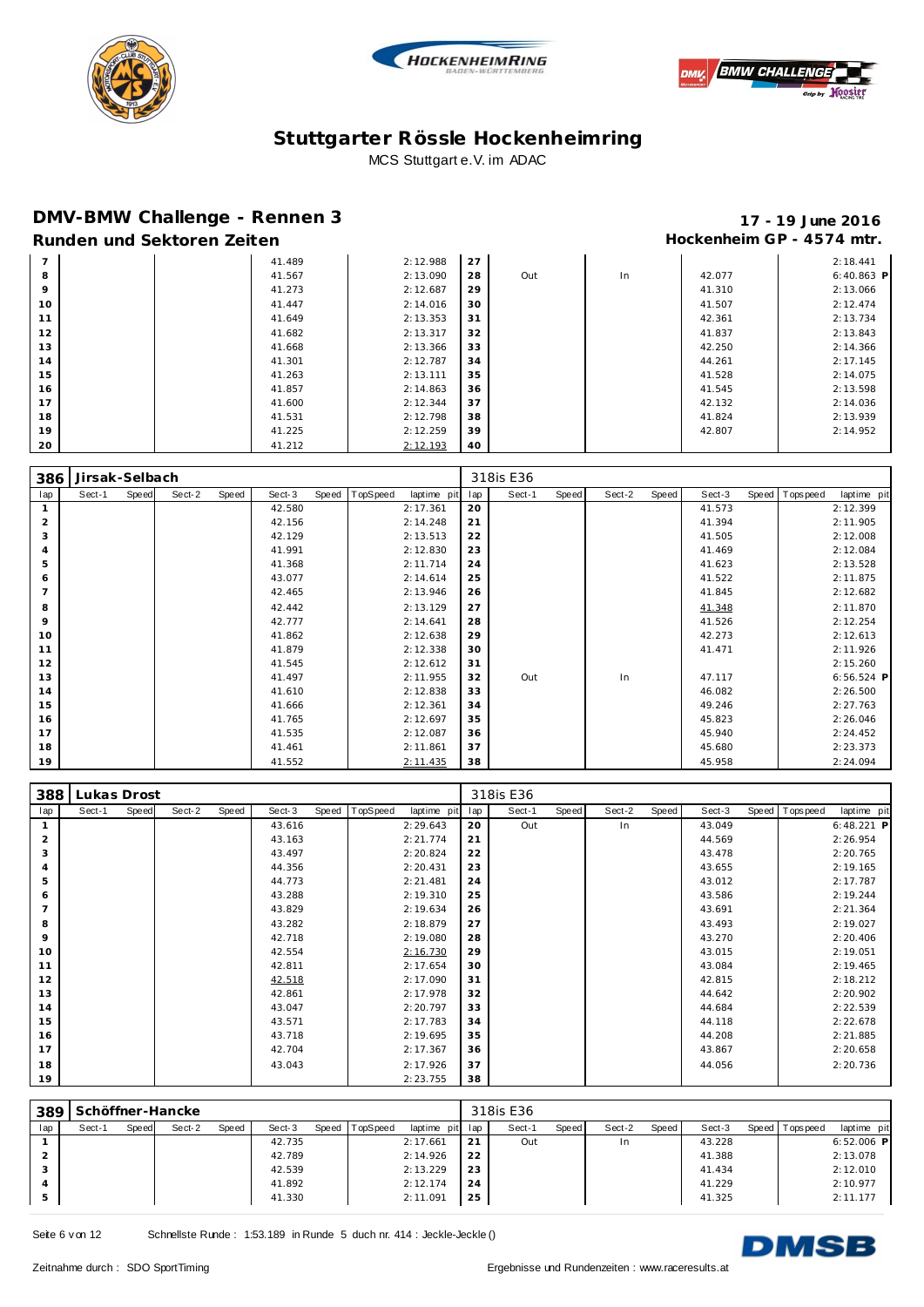





### **DMV-BMW Challenge - Rennen 3 17 - 19 June 2016**

# Runden und Sektoren Zeiten **Munden und Sektoren Zeiten Hockenheim GP** - 4574 mtr.

| 6              | 42.048 | 2:13.430 | 26 |  | 41.159 | 2:12.017 |
|----------------|--------|----------|----|--|--------|----------|
| $\overline{7}$ | 42.202 | 2:12.443 | 27 |  | 42.096 | 2:12.541 |
| 8              | 41.499 | 2:10.950 | 28 |  | 41.570 | 2:11.186 |
| 9              | 41.470 | 2:11.100 | 29 |  | 41.026 | 2:11.046 |
| 10             | 41.615 | 2:11.988 | 30 |  | 41.432 | 2:12.029 |
| 11             | 42.297 | 2:12.326 | 31 |  | 42.332 | 2:12.933 |
| 12             | 41.246 | 2:10.772 | 32 |  | 41.931 | 2:12.777 |
| 13             | 41.476 | 2:13.364 | 33 |  | 43.441 | 2:13.297 |
| 14             | 41.411 | 2:11.116 | 34 |  | 42.080 | 2:12.806 |
| 15             | 41.405 | 2:11.208 | 35 |  | 41.352 | 2:13.222 |
| 16             | 41.458 | 2:10.992 | 36 |  | 41.320 | 2:12.108 |
| 17             | 41.145 | 2:10.964 | 37 |  | 41.223 | 2:11.305 |
| 18             | 41.306 | 2:11.163 | 38 |  | 40.942 | 2:09.996 |
| 19             | 41.363 | 2:10.757 | 39 |  | 41.135 | 2:12.134 |
| 20             |        | 2:16.660 | 40 |  |        |          |

| 390            | Arnold-Seher |       |        |       |        |       |          |             |     | 318is E36 |       |        |       |        |                |              |
|----------------|--------------|-------|--------|-------|--------|-------|----------|-------------|-----|-----------|-------|--------|-------|--------|----------------|--------------|
| lap            | Sect-1       | Speed | Sect-2 | Speed | Sect-3 | Speed | TopSpeed | laptime pit | lap | Sect-1    | Speed | Sect-2 | Speed | Sect-3 | Speed Topspeed | laptime pit  |
|                |              |       |        |       | 42.300 |       |          | 2:18.139    | 21  |           |       |        |       |        |                | 2:16.727     |
| $\overline{2}$ |              |       |        |       | 41.752 |       |          | 2:14.879    | 22  | Out       |       | In     |       | 41.798 |                | $6:41.414$ P |
| 3              |              |       |        |       | 42.100 |       |          | 2:13.557    | 23  |           |       |        |       | 41.417 |                | 2:12.759     |
| $\overline{4}$ |              |       |        |       | 41.284 |       |          | 2:11.945    | 24  |           |       |        |       | 41.244 |                | 2:12.153     |
| 5              |              |       |        |       | 41.415 |       |          | 2:12.064    | 25  |           |       |        |       | 41.628 |                | 2:13.229     |
| 6              |              |       |        |       | 41.541 |       |          | 2:12.747    | 26  |           |       |        |       | 41.182 |                | 2:11.889     |
| $\overline{7}$ |              |       |        |       | 41.388 |       |          | 2:12.678    | 27  |           |       |        |       | 41.117 |                | 2:11.389     |
| 8              |              |       |        |       | 41.319 |       |          | 2:11.789    | 28  |           |       |        |       | 41.066 |                | 2:11.239     |
| 9              |              |       |        |       | 41.100 |       |          | 2:12.587    | 29  |           |       |        |       | 41.587 |                | 2:11.978     |
| 10             |              |       |        |       | 41.122 |       |          | 2:11.693    | 30  |           |       |        |       | 41.245 |                | 2:11.774     |
| 11             |              |       |        |       | 41.259 |       |          | 2:12.483    | 31  |           |       |        |       | 41.343 |                | 2:12.604     |
| 12             |              |       |        |       | 41.144 |       |          | 2:11.747    | 32  |           |       |        |       | 42.046 |                | 2:12.393     |
| 13             |              |       |        |       | 41.156 |       |          | 2:11.372    | 33  |           |       |        |       | 41.293 |                | 2:11.928     |
| 14             |              |       |        |       | 42.623 |       |          | 2:13.707    | 34  |           |       |        |       | 41.422 |                | 2:11.455     |
| 15             |              |       |        |       | 41.568 |       |          | 2:11.836    | 35  |           |       |        |       | 41.274 |                | 2:11.367     |
| 16             |              |       |        |       | 41.295 |       |          | 2:11.948    | 36  |           |       |        |       | 41.278 |                | 2:11.590     |
| 17             |              |       |        |       | 41.355 |       |          | 2:11.508    | 37  |           |       |        |       | 41.293 |                | 2:12.355     |
| 18             |              |       |        |       | 41.262 |       |          | 2:12.375    | 38  |           |       |        |       | 41.204 |                | 2:11.128     |
| 19             |              |       |        |       | 41.263 |       |          | 2:12.097    | 39  |           |       |        |       | 41.362 |                | 2:16.849     |
| 20             |              |       |        |       | 41.284 |       |          | 2:13.567    | 40  |           |       |        |       |        |                |              |

| 395            | Brink-Rink |       |        |       |        |       |          |             |     | 318is E30 |       |        |       |        |                |              |
|----------------|------------|-------|--------|-------|--------|-------|----------|-------------|-----|-----------|-------|--------|-------|--------|----------------|--------------|
| lap            | Sect-1     | Speed | Sect-2 | Speed | Sect-3 | Speed | TopSpeed | laptime pit | lap | Sect-1    | Speed | Sect-2 | Speed | Sect-3 | Speed Topspeed | laptime pit  |
| $\mathbf{1}$   |            |       |        |       | 43.641 |       |          | 2:22.975    | 20  |           |       |        |       | 43.146 |                | 2:16.558     |
| $\overline{2}$ |            |       |        |       | 42.754 |       |          | 2:17.140    | 21  |           |       |        |       |        |                | 2:24.208     |
| 3              |            |       |        |       | 42.706 |       |          | 2:16.182    | 22  | Out       |       | In     |       | 43.531 |                | $6:41.630$ P |
| 4              |            |       |        |       | 42.758 |       |          | 2:14.872    | 23  |           |       |        |       | 42.932 |                | 2:16.773     |
| 5              |            |       |        |       | 42.309 |       |          | 2:16.428    | 24  |           |       |        |       | 42.778 |                | 2:16.157     |
| 6              |            |       |        |       | 42.217 |       |          | 2:13.949    | 25  |           |       |        |       | 42.475 |                | 2:14.833     |
| $\overline{7}$ |            |       |        |       | 42.113 |       |          | 2:15.462    | 26  |           |       |        |       | 42.677 |                | 2:21.668     |
| 8              |            |       |        |       | 43.219 |       |          | 2:16.021    | 27  |           |       |        |       | 43.868 |                | 2:16.817     |
| 9              |            |       |        |       | 42.440 |       |          | 2:14.358    | 28  |           |       |        |       | 42.822 |                | 2:15.879     |
| 10             |            |       |        |       | 42.565 |       |          | 2:15.653    | 29  |           |       |        |       | 42.684 |                | 2:15.382     |
| 11             |            |       |        |       | 42.500 |       |          | 2:15.027    | 30  |           |       |        |       | 44.100 |                | 2:16.468     |
| 12             |            |       |        |       | 42.500 |       |          | 2:15.863    | 31  |           |       |        |       | 43.386 |                | 2:17.989     |
| 13             |            |       |        |       | 42.731 |       |          | 2:16.619    | 32  |           |       |        |       | 42.561 |                | 2:15.291     |
| 14             |            |       |        |       | 42.347 |       |          | 2:14.524    | 33  |           |       |        |       | 43.247 |                | 2:15.771     |
| 15             |            |       |        |       | 42.635 |       |          | 2:15.144    | 34  |           |       |        |       | 42.736 |                | 2:15.337     |
| 16             |            |       |        |       | 42.425 |       |          | 2:14.962    | 35  |           |       |        |       | 42.642 |                | 2:15.974     |
| 17             |            |       |        |       | 42.750 |       |          | 2:15.384    | 36  |           |       |        |       | 42.807 |                | 2:15.907     |
| 18             |            |       |        |       | 43.742 |       |          | 2:18.530    | 37  |           |       |        |       | 42.607 |                | 2:15.488     |
| 19             |            |       |        |       | 43.084 |       |          | 2:16.098    | 38  |           |       |        |       | 42.125 |                | 2:15.121     |

| 414 | Jeckle-Jeckle |              |        |       |        |                |                 |     | KK-GTR 3.4 E46 |       |        |         |        |                 |             |
|-----|---------------|--------------|--------|-------|--------|----------------|-----------------|-----|----------------|-------|--------|---------|--------|-----------------|-------------|
| lap | Sect-1        | <b>Speed</b> | Sect-2 | Speed | Sect-3 | Speed TopSpeed | laptime pit lap |     | Sect-1         | Speed | Sect-2 | Speed I | Sect-3 | Speed Tops peed | laptime pit |
|     |               |              |        |       | 37.544 |                | 1:57.530        |     |                |       |        |         | 37.455 |                 | 1:55.917    |
|     |               |              |        |       | 36.618 |                | 1:54.770        | 5   |                |       |        |         | 36.221 |                 | 1:53.189    |
|     |               |              |        |       | 36.617 |                | 1:53.848        | - 6 |                |       |        |         |        |                 |             |

Seite 7 v on 12 Schnellste Runde : 1:53.189 in Runde 5 duch nr. 414 : Jeckle-Jeckle ()

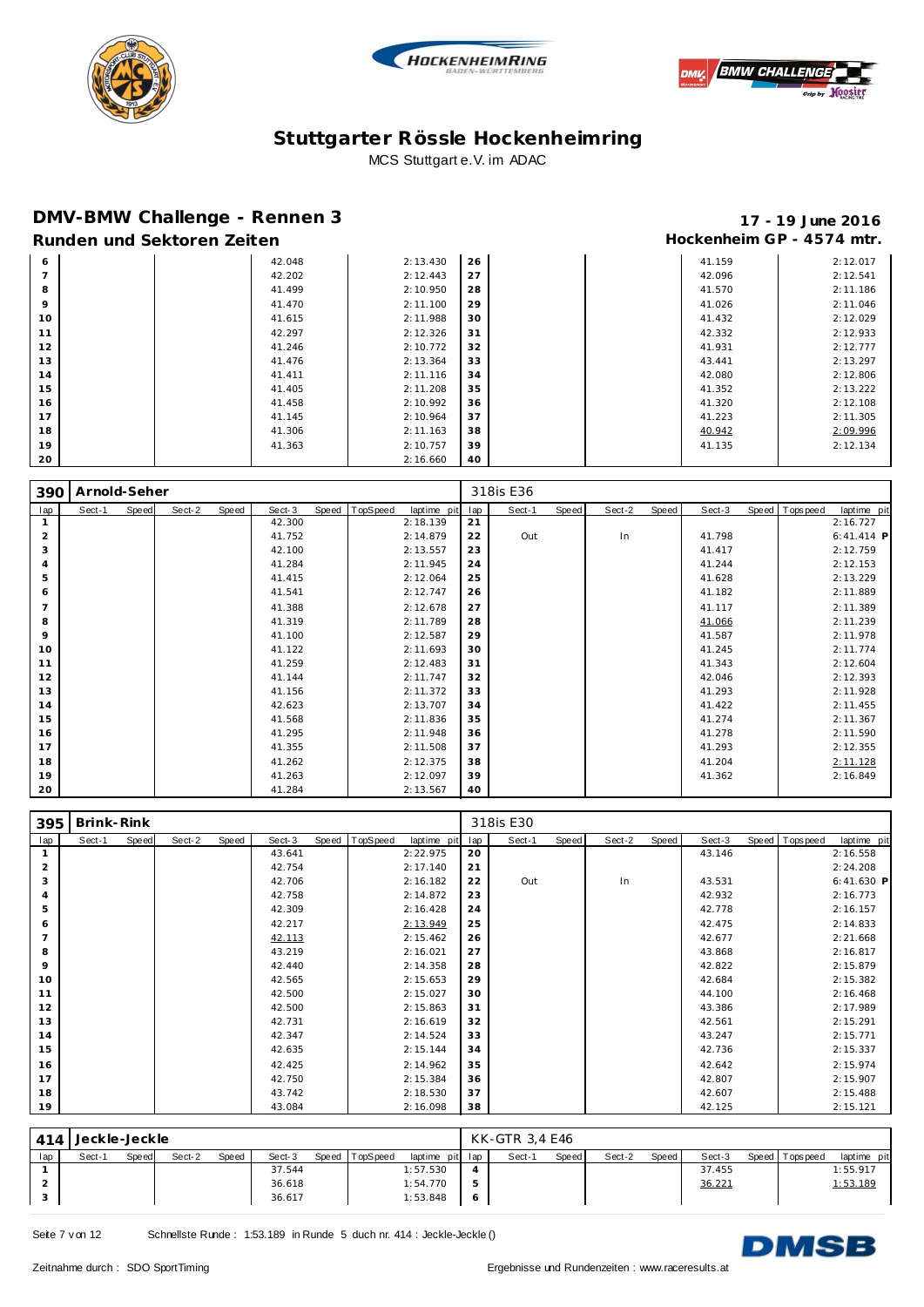





#### **DMV-BMW Challenge - Rennen 3 17 - 19 June 2016** Runden und Sektoren Zeiten **Munden und Sektoren Zeiten Hockenheim GP** - 4574 mtr.

| 433            |        |       | Hefermehl-Hefermehl |       |        |       |          |             |     | M3 3,0 E36 |       |        |       |        |                  |             |
|----------------|--------|-------|---------------------|-------|--------|-------|----------|-------------|-----|------------|-------|--------|-------|--------|------------------|-------------|
| lap            | Sect-1 | Speed | Sect-2              | Speed | Sect-3 | Speed | TopSpeed | laptime pit | lap | Sect-1     | Speed | Sect-2 | Speed | Sect-3 | Speed   Topspeed | laptime pit |
| $\mathbf{1}$   |        |       |                     |       | 39.950 |       |          | 2:06.645    | 22  |            |       |        |       | 39.860 |                  | 2:03.426    |
| $\overline{2}$ |        |       |                     |       | 39.888 |       |          | 2:04.326    | 23  |            |       |        |       | 39.507 |                  | 2:03.147    |
| 3              |        |       |                     |       | 39.945 |       |          | 2:04.130    | 24  |            |       |        |       |        |                  | 2:15.225    |
| 4              |        |       |                     |       | 39.698 |       |          | 2:03.256    | 25  | Out        |       | In     |       | 40.536 |                  | 6:50.326 P  |
| 5              |        |       |                     |       | 39.545 |       |          | 2:03.883    | 26  |            |       |        |       | 40.599 |                  | 2:04.315    |
| 6              |        |       |                     |       | 42.877 |       |          | 2:07.459    | 27  |            |       |        |       | 40.597 |                  | 2:05.409    |
| $\overline{7}$ |        |       |                     |       | 40.284 |       |          | 2:05.421    | 28  |            |       |        |       | 41.047 |                  | 2:06.274    |
| 8              |        |       |                     |       | 40.176 |       |          | 2:05.705    | 29  |            |       |        |       | 40.723 |                  | 2:08.258    |
| 9              |        |       |                     |       | 39.873 |       |          | 2:03.721    | 30  |            |       |        |       | 40.011 |                  | 2:05.172    |
| 10             |        |       |                     |       | 39.223 |       |          | 2:04.122    | 31  |            |       |        |       | 40.537 |                  | 2:06.697    |
| 11             |        |       |                     |       | 39.527 |       |          | 2:02.772    | 32  |            |       |        |       | 41.176 |                  | 2:06.353    |
| 12             |        |       |                     |       | 39.256 |       |          | 2:02.849    | 33  |            |       |        |       | 40.636 |                  | 2:06.826    |
| 13             |        |       |                     |       | 39.146 |       |          | 2:02.641    | 34  |            |       |        |       | 41.035 |                  | 2:05.394    |
| 14             |        |       |                     |       | 39.640 |       |          | 2:03.816    | 35  |            |       |        |       | 40.332 |                  | 2:06.538    |
| 15             |        |       |                     |       | 40.200 |       |          | 2:05.116    | 36  |            |       |        |       | 40.618 |                  | 2:05.619    |
| 16             |        |       |                     |       | 39.527 |       |          | 2:04.350    | 37  |            |       |        |       | 40.830 |                  | 2:05.577    |
| 17             |        |       |                     |       | 39.725 |       |          | 2:04.196    | 38  |            |       |        |       | 41.244 |                  | 2:06.420    |
| 18             |        |       |                     |       | 39.379 |       |          | 2:03.288    | 39  |            |       |        |       | 40.577 |                  | 2:05.719    |
| 19             |        |       |                     |       | 39.544 |       |          | 2:03.153    | 40  |            |       |        |       | 40.906 |                  | 2:05.870    |
| 20             |        |       |                     |       | 40.001 |       |          | 2:03.275    | 41  |            |       |        |       | 40.657 |                  | 2:06.717    |
| 21             |        |       |                     |       | 39.771 |       |          | 2:04.036    | 42  |            |       |        |       | 41.154 |                  | 2:07.078    |

|     | 458   Peter Weymann |       |        |              |        |       |                 |                 | 325i E30 |       |        |       |        |                 |             |
|-----|---------------------|-------|--------|--------------|--------|-------|-----------------|-----------------|----------|-------|--------|-------|--------|-----------------|-------------|
| lap | Sect-1              | Speed | Sect-2 | <b>Speed</b> | Sect-3 | Speed | <b>TopSpeed</b> | laptime pit lap | Sect-1   | Speed | Sect-2 | Speed | Sect-3 | Speed Tops peed | laptime pit |
|     |                     |       |        |              | 40.396 |       |                 | 2:09.614        |          |       |        |       | 40.130 |                 | 2:10.312    |
|     |                     |       |        |              | 41.038 |       |                 | 2:09.641        |          |       |        |       | 40.917 |                 | 2:11.118    |
|     |                     |       |        |              | 40.778 |       |                 | 2:07.701        |          |       |        |       |        |                 | 2:42.383    |

| 464            | Schaele-Cramer |       |        |       |        |       |          |             |     | M3 3,0 E36 |       |        |       |        |                |             |
|----------------|----------------|-------|--------|-------|--------|-------|----------|-------------|-----|------------|-------|--------|-------|--------|----------------|-------------|
| lap            | Sect-1         | Speed | Sect-2 | Speed | Sect-3 | Speed | TopSpeed | laptime pit | lap | Sect-1     | Speed | Sect-2 | Speed | Sect-3 | Speed Topspeed | laptime pit |
|                |                |       |        |       | 47.639 |       |          | 2:24.494    | 20  |            |       |        |       | 41.646 |                | 2:09.032    |
| $\overline{2}$ |                |       |        |       | 48.949 |       |          | 2:27.420    | 21  |            |       |        |       | 41.993 |                | 2:09.783    |
| 3              |                |       |        |       | 50.683 |       |          | 2:28.095    | 22  |            |       |        |       | 41.853 |                | 2:08.954    |
| $\overline{4}$ |                |       |        |       |        |       |          | 2:42.571    | 23  |            |       |        |       | 41.810 |                | 2:08.814    |
| 5              | Out            |       | In     |       | 51.385 |       |          | 4:27.721 P  | 24  |            |       |        |       | 41.470 |                | 2:09.886    |
| 6              |                |       |        |       | 47.918 |       |          | 2:27.770    | 25  |            |       |        |       | 41.694 |                | 2:08.601    |
| $\overline{7}$ |                |       |        |       | 47.210 |       |          | 2:23.112    | 26  |            |       |        |       | 41.349 |                | 2:08.020    |
| 8              |                |       |        |       | 49.189 |       |          | 2:29.995    | 27  |            |       |        |       | 42.326 |                | 2:08.489    |
| 9              |                |       |        |       | 47.851 |       |          | 2:25.903    | 28  |            |       |        |       | 41.401 |                | 2:07.961    |
| 10             |                |       |        |       | 50.569 |       |          | 2:27.050    | 29  |            |       |        |       | 41.921 |                | 2:07.797    |
| 11             |                |       |        |       | 47.501 |       |          | 2:25.121    | 30  |            |       |        |       | 42.088 |                | 2:08.792    |
| 12             |                |       |        |       | 47.448 |       |          | 2:26.379    | 31  |            |       |        |       | 41.307 |                | 2:07.692    |
| 13             |                |       |        |       | 48.007 |       |          | 2:25.050    | 32  |            |       |        |       | 41.123 |                | 2:06.688    |
| 14             |                |       |        |       | 47.920 |       |          | 2:29.789    | 33  |            |       |        |       | 40.627 |                | 2:06.216    |
| 15             |                |       |        |       | 47.382 |       |          | 2:23.252    | 34  |            |       |        |       | 41.028 |                | 2:06.621    |
| 16             |                |       |        |       | 48.800 |       |          | 2:30.020    | 35  |            |       |        |       | 40.992 |                | 2:07.883    |
| 17             |                |       |        |       |        |       |          | 2:33.863    | 36  |            |       |        |       | 40.940 |                | 2:06.810    |
| 18             | Out            |       | In     |       | 43.297 |       |          | 7:28.572 P  | 37  |            |       |        |       | 42.415 |                | 2:08.343    |
| 19             |                |       |        |       | 42.021 |       |          | 2:13.462    | 38  |            |       |        |       |        |                |             |

| 494           |        |       | Westerholt-Wiehl |       |        |                |             |     | 318is E36 |       |        |       |        |                |              |
|---------------|--------|-------|------------------|-------|--------|----------------|-------------|-----|-----------|-------|--------|-------|--------|----------------|--------------|
| lap           | Sect-1 | Speed | Sect-2           | Speed | Sect-3 | Speed TopSpeed | laptime pit | lap | Sect-1    | Speed | Sect-2 | Speed | Sect-3 | Speed Topspeed | laptime pit  |
|               |        |       |                  |       | 45.009 |                | 2:28.084    | 20  | Out       |       | In     |       | 43.787 |                | $6:56.901$ P |
| $\mathcal{P}$ |        |       |                  |       | 43.743 |                | 2:21.998    | 21  |           |       |        |       | 43.965 |                | 2:20.619     |
| 3             |        |       |                  |       | 43.440 |                | 2:23.654    | 22  |           |       |        |       | 44.599 |                | 2:23.579     |
| 4             |        |       |                  |       | 44.156 |                | 2:20.035    | 23  |           |       |        |       | 44.955 |                | 2:22.368     |
| 5             |        |       |                  |       | 44.945 |                | 2:21.328    | 24  |           |       |        |       | 43.334 |                | 2:19.314     |
| 6             |        |       |                  |       | 44.018 |                | 2:20.244    | 25  |           |       |        |       | 43.099 |                | 2:21.579     |
|               |        |       |                  |       | 42.882 |                | 2:17.298    | 26  |           |       |        |       | 43.642 |                | 2:21.470     |
| 8             |        |       |                  |       | 44.193 |                | 2:18.347    | 27  |           |       |        |       | 43.595 |                | 2:19.155     |
| $\circ$       |        |       |                  |       | 42.884 |                | 2:19.792    | 28  |           |       |        |       | 43.818 |                | 2:20.975     |
| 10            |        |       |                  |       | 42.727 |                | 2:16.488    | 29  |           |       |        |       | 42.958 |                | 2:18.238     |

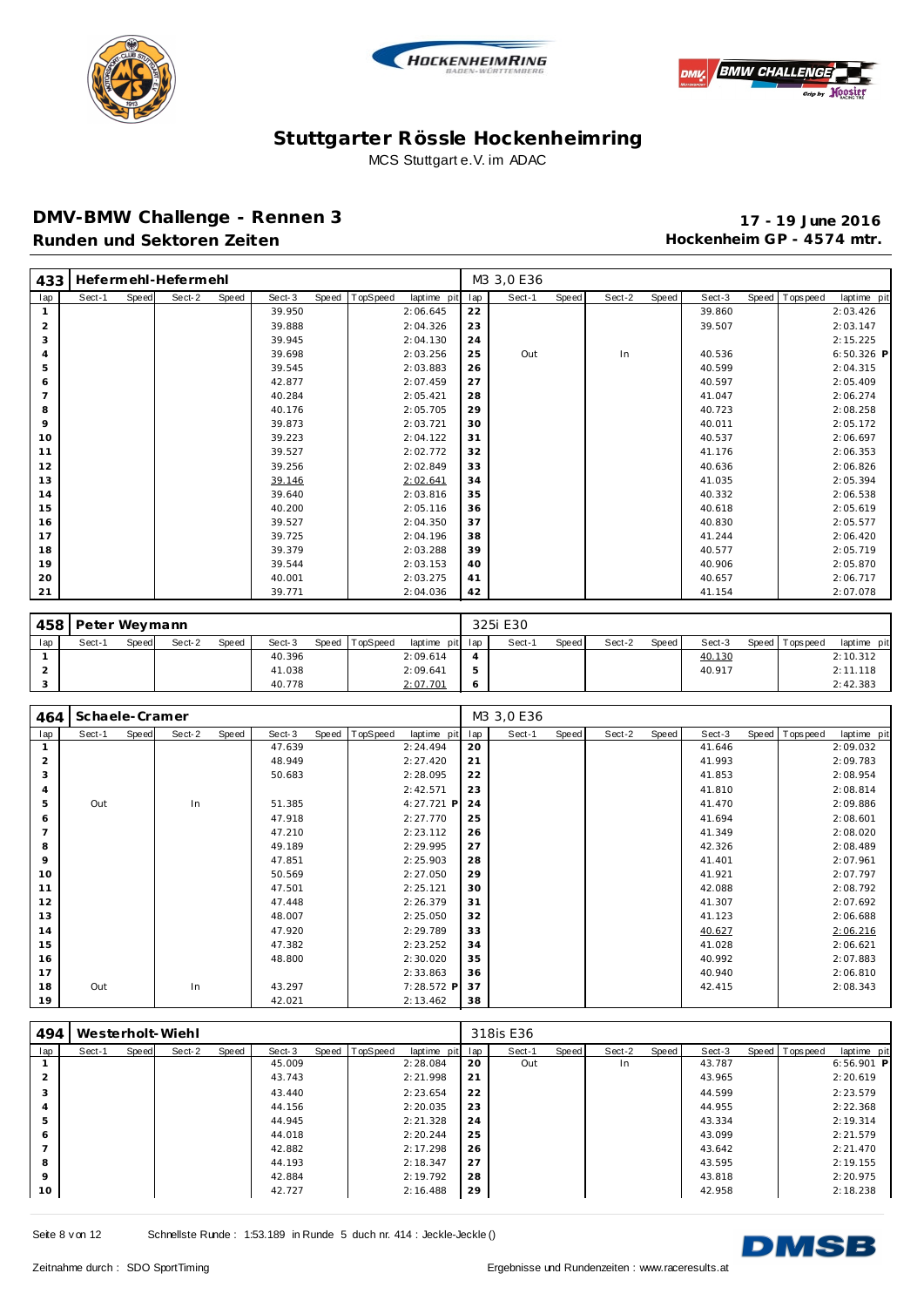





### **DMV-BMW Challenge - Rennen 3 17 - 19 June 2016**

# **Runden und Sektoren Zeiten Munden und Sektoren Zeiten Hockenheim GP** - 4574 mtr.

|    | <u>indi iden dina bentu en zenten</u> |        |          |    |        | .        |
|----|---------------------------------------|--------|----------|----|--------|----------|
| 11 |                                       | 43.113 | 2:17.378 | 30 | 42.874 | 2:19.437 |
| 12 |                                       | 42.623 | 2:16.082 | 31 | 42.772 | 2:18.204 |
| 13 |                                       | 42.764 | 2:16.494 | 32 | 43.638 | 2:19.844 |
| 14 |                                       | 42.573 | 2:16.840 | 33 | 42.496 | 2:20.081 |
| 15 |                                       | 43.770 | 2:17.304 | 34 | 42.248 | 2:15.796 |
| 16 |                                       | 43.029 | 2:16.674 | 35 | 43.001 | 2:16.243 |
| 17 |                                       | 43.074 | 2:17.086 | 36 | 42.637 | 2:17.763 |
| 18 |                                       | 43.159 | 2:18.135 | 37 | 42.482 | 2:15.986 |
| 19 |                                       |        | 2:22.729 | 38 |        |          |

| 518            | Smyrlis-Cerny |       |        |       |        |       |          |             |     | 318ti TWR |       |        |       |        |                |             |
|----------------|---------------|-------|--------|-------|--------|-------|----------|-------------|-----|-----------|-------|--------|-------|--------|----------------|-------------|
| lap            | Sect-1        | Speed | Sect-2 | Speed | Sect-3 | Speed | TopSpeed | laptime pit | lap | Sect-1    | Speed | Sect-2 | Speed | Sect-3 | Speed Topspeed | laptime pit |
|                |               |       |        |       | 45.412 |       |          | 2:27.442    | 20  |           |       |        |       |        |                | 2:20.665    |
| $\overline{2}$ |               |       |        |       | 45.472 |       |          | 2:23.329    | 21  |           |       |        |       |        |                | 2:20.009    |
| 3              |               |       |        |       | 44.728 |       |          | 2:21.101    | 22  |           |       |        |       |        |                | 2:20.912    |
| $\overline{A}$ |               |       |        |       | 44.978 |       |          | 2:20.817    | 23  |           |       |        |       |        |                | 2:21.423    |
| 5              |               |       |        |       | 46.268 |       |          | 2:23.117    | 24  |           |       |        |       |        |                | 2:20.317    |
| 6              |               |       |        |       | 44.329 |       |          | 2:21.142    | 25  |           |       |        |       |        |                | 2:21.477    |
| $\overline{7}$ |               |       |        |       | 44.851 |       |          | 2:20.191    | 26  |           |       |        |       |        |                | 2:20.058    |
| 8              |               |       |        |       | 44.517 |       |          | 2:22.718    | 27  |           |       |        |       |        |                | 2:21.988    |
| 9              |               |       |        |       | 44.208 |       |          | 2:19.502    | 28  |           |       |        |       |        |                | 2:22.233    |
| 10             |               |       |        |       | 45.179 |       |          | 2:21.069    | 29  |           |       |        |       |        |                | 2:19.511    |
| 11             |               |       |        |       | 44.587 |       |          | 2:19.668    | 30  |           |       |        |       |        |                | 2:22.626    |
| 12             |               |       |        |       | 44.701 |       |          | 2:21.251    | 31  |           |       |        |       |        |                | 2:20.668    |
| 13             |               |       |        |       | 44.749 |       |          | 2:20.382    | 32  |           |       |        |       |        |                | 2:20.846    |
| 14             |               |       |        |       | 44.529 |       |          | 2:19.964    | 33  |           |       |        |       |        |                | 2:19.762    |
| 15             |               |       |        |       | 44.720 |       |          | 2:19.344    | 34  |           |       |        |       |        |                | 2:20.734    |
| 16             |               |       |        |       | 45.201 |       |          | 2:20.619    | 35  |           |       |        |       |        |                | 2:20.277    |
| 17             |               |       |        |       |        |       |          | 2:24.242    | 36  |           |       |        |       |        |                | 2:19.968    |
| 18             |               |       | In     |       | In     |       |          | 6:30.368 P  | 37  |           |       |        |       |        |                | 2:20.635    |
| 19             |               |       |        |       |        |       |          | 2:36.307    | 38  |           |       |        |       |        |                |             |

| 519            | Knof-Bock |       |        |       |        |       |          |             |     | 318ti TWR |              |        |       |        |                |             |
|----------------|-----------|-------|--------|-------|--------|-------|----------|-------------|-----|-----------|--------------|--------|-------|--------|----------------|-------------|
| lap            | Sect-1    | Speed | Sect-2 | Speed | Sect-3 | Speed | TopSpeed | laptime pit | lap | Sect-1    | <b>Speed</b> | Sect-2 | Speed | Sect-3 | Speed Topspeed | laptime pit |
|                |           |       |        |       | 45.511 |       |          | 2:30.926    | 19  |           |              |        |       |        |                | 2:29.951    |
| $\overline{2}$ |           |       |        |       | 45.214 |       |          | 2:26.519    | 20  | Out       |              | In     |       | 45.468 |                | 7:03.768 P  |
| 3              |           |       |        |       | 44.767 |       |          | 2:22.770    | 21  |           |              |        |       | 45.371 |                | 2:22.587    |
| $\overline{4}$ |           |       |        |       | 45.189 |       |          | 2:23.572    | 22  |           |              |        |       | 44.886 |                | 2:22.176    |
| 5              |           |       |        |       | 44.928 |       |          | 2:22.450    | 23  |           |              |        |       | 44.835 |                | 2:23.481    |
| 6              |           |       |        |       | 44.725 |       |          | 2:22.028    | 24  |           |              |        |       | 45.051 |                | 2:21.556    |
| $\overline{7}$ |           |       |        |       | 58.045 |       |          | 2:34.947    | 25  |           |              |        |       | 45.618 |                | 2:21.782    |
| 8              |           |       |        |       | 44.765 |       |          | 2:22.277    | 26  |           |              |        |       | 44.390 |                | 2:20.829    |
| 9              |           |       |        |       | 44.599 |       |          | 2:21.461    | 27  |           |              |        |       | 44.541 |                | 2:21.168    |
| 10             |           |       |        |       | 44.568 |       |          | 2:22.201    | 28  |           |              |        |       | 44.489 |                | 2:20.430    |
| 11             |           |       |        |       | 44.119 |       |          | 2:20.801    | 29  |           |              |        |       | 44.989 |                | 2:21.511    |
| 12             |           |       |        |       | 44.279 |       |          | 2:23.748    | 30  |           |              |        |       | 44.919 |                | 2:21.068    |
| 13             |           |       |        |       | 45.003 |       |          | 2:22.876    | 31  |           |              |        |       | 45.230 |                | 2:23.295    |
| 14             |           |       |        |       | 45.366 |       |          | 2:22.522    | 32  |           |              |        |       | 44.756 |                | 2:20.423    |
| 15             |           |       |        |       | 44.825 |       |          | 2:21.518    | 33  |           |              |        |       | 45.437 |                | 2:21.493    |
| 16             |           |       |        |       | 44.953 |       |          | 2:22.522    | 34  |           |              |        |       | 44.857 |                | 2:20.641    |
| 17             |           |       |        |       | 44.726 |       |          | 2:23.049    | 35  |           |              |        |       | 44.436 |                | 2:21.266    |
| 18             |           |       |        |       | 51.849 |       |          | 2:38.424    | 36  |           |              |        |       | 44.631 |                | 2:23.756    |

| 523     |        |       | [hormählen-Grams] |       |        |                  |             |     | 318ti TWR |       |        |       |        |                |              |
|---------|--------|-------|-------------------|-------|--------|------------------|-------------|-----|-----------|-------|--------|-------|--------|----------------|--------------|
| lap     | Sect-1 | Speed | Sect-2            | Speed | Sect-3 | Speed   TopSpeed | laptime pit | lap | Sect-1    | Speed | Sect-2 | Speed | Sect-3 | Speed Topspeed | laptime pit  |
|         |        |       |                   |       | 44.159 |                  | 2:28.430    | 20  |           |       |        |       |        |                | 2:23.859     |
|         |        |       |                   |       | 44.157 |                  | 2:22.170    | 21  | Out       |       | In     |       | 44.814 |                | $6:48.585$ P |
| 3       |        |       |                   |       | 45.097 |                  | 2:21.855    | 22  |           |       |        |       | 45.210 |                | 2:22.645     |
|         |        |       |                   |       | 44.557 |                  | 2:20.644    | 23  |           |       |        |       | 44.233 |                | 2:20.032     |
| 5       |        |       |                   |       | 44.914 |                  | 2:21.856    | 24  |           |       |        |       |        |                | 2:24.911     |
| 6       |        |       |                   |       | 44.148 |                  | 2:21.142    | 25  | Out       |       | In     |       | 44.135 |                | $2:42.551$ P |
|         |        |       |                   |       | 44.632 |                  | 2:19.791    | 26  |           |       |        |       | 45.176 |                | 2:20.405     |
| 8       |        |       |                   |       | 44.238 |                  | 2:21.529    | 27  |           |       |        |       | 43.778 |                | 2:18.471     |
| $\circ$ |        |       |                   |       | 44.490 |                  | 2:19.596    | 28  |           |       |        |       | 44.611 |                | 2:20.693     |
| 10      |        |       |                   |       | 44.897 |                  | 2:20.153    | 29  |           |       |        |       | 44.463 |                | 2:20.255     |
| 11      |        |       |                   |       | 44.330 |                  | 2:19.050    | 30  |           |       |        |       | 45.103 |                | 2:20.959     |

Seite 9 v on 12 Schnellste Runde : 1:53.189 in Runde 5 duch nr. 414 : Jeckle-Jeckle ()

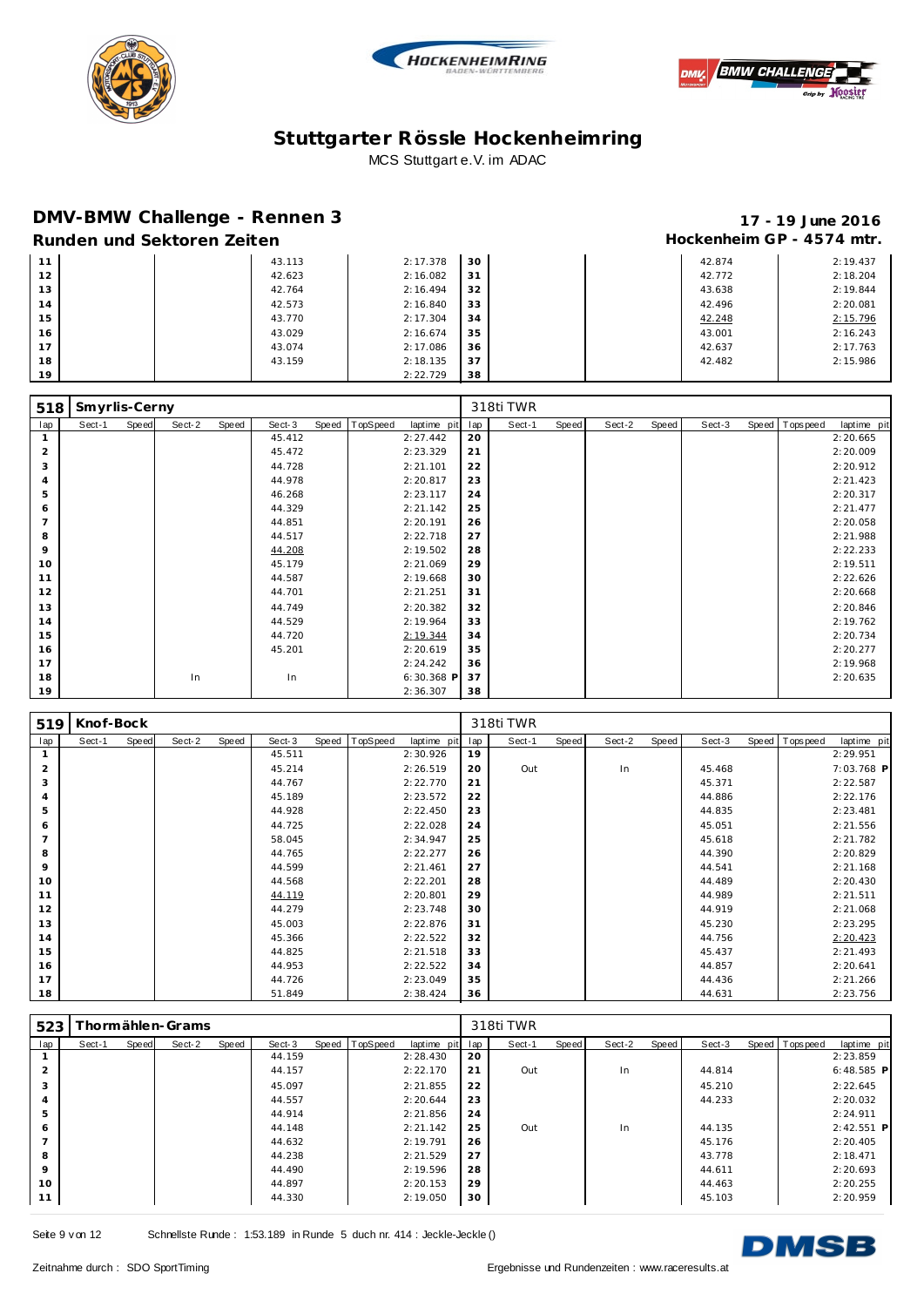





### **DMV-BMW Challenge - Rennen 3 17 - 19 June 2016**

# **Runden und Sektoren Zeiten Munden und Sektoren Zeiten Hockenheim GP** - 4574 mtr.

|    | $119111$ . The set of the set of $11$ and $11$ and $11$ and $11$ and $11$ and $11$ |        |          |       |  |        |          |
|----|------------------------------------------------------------------------------------|--------|----------|-------|--|--------|----------|
| 12 |                                                                                    | 43.931 | 2:18.986 | $-31$ |  | 44.214 | 2:20.635 |
| 13 |                                                                                    | 43.769 | 2:19.552 | 32    |  | 44.413 | 2:20.257 |
| 14 |                                                                                    | 44.779 | 2:19.264 | 33    |  | 44.345 | 2:19.945 |
| 15 |                                                                                    | 43.746 | 2:18.046 | 34    |  | 44.047 | 2:19.393 |
| 16 |                                                                                    | 43.853 | 2:19.462 | 35    |  | 43.801 | 2:19.285 |
| 17 |                                                                                    | 45.685 | 2:20.791 | 36    |  | 43.983 | 2:20.739 |
| 18 |                                                                                    | 43.852 | 2:18.870 | 37    |  | 44.998 | 2:20.798 |
| 19 |                                                                                    | 43.770 | 2:19.020 | 38    |  |        |          |

| 524            |        |       | Sternkopf-Walter |       |        |       |          |             |     | 318ti TWR |       |        |       |        |                   |             |
|----------------|--------|-------|------------------|-------|--------|-------|----------|-------------|-----|-----------|-------|--------|-------|--------|-------------------|-------------|
| lap            | Sect-1 | Speed | Sect-2           | Speed | Sect-3 | Speed | TopSpeed | laptime pit | lap | Sect-1    | Speed | Sect-2 | Speed | Sect-3 | Speed   Tops peed | laptime pit |
|                |        |       |                  |       | 45.280 |       |          | 2:26.790    | 20  |           |       |        |       | 44.150 |                   | 2:18.893    |
| $\overline{2}$ |        |       |                  |       | 44.693 |       |          | 2:22.862    | 21  |           |       |        |       | 43.959 |                   | 2:20.155    |
| 3              |        |       |                  |       | 44.687 |       |          | 2:23.193    | 22  |           |       |        |       | 43.959 |                   | 2:19.959    |
| $\overline{A}$ |        |       |                  |       | 44.582 |       |          | 2:20.292    | 23  |           |       |        |       |        |                   | 2:24.059    |
| 5              |        |       |                  |       | 45.050 |       |          | 2:21.544    | 24  | Out       |       | In     |       | 44.617 |                   | 6:44.528 P  |
| 6              |        |       |                  |       | 44.183 |       |          | 2:20.362    | 25  |           |       |        |       | 44.400 |                   | 2:21.073    |
| $\overline{7}$ |        |       |                  |       | 44.735 |       |          | 2:21.541    | 26  |           |       |        |       | 44.462 |                   | 2:20.563    |
| 8              |        |       |                  |       | 44.064 |       |          | 2:20.342    | 27  |           |       |        |       | 44.349 |                   | 2:21.090    |
| 9              |        |       |                  |       | 44.114 |       |          | 2:19.812    | 28  |           |       |        |       | 44.366 |                   | 2:20.822    |
| 10             |        |       |                  |       | 44.115 |       |          | 2:19.660    | 29  |           |       |        |       | 44.467 |                   | 2:20.409    |
| 11             |        |       |                  |       | 43.732 |       |          | 2:18.661    | 30  |           |       |        |       | 45.544 |                   | 2:21.652    |
| 12             |        |       |                  |       | 43.901 |       |          | 2:19.725    | 31  |           |       |        |       | 44.979 |                   | 2:21.799    |
| 13             |        |       |                  |       | 43.743 |       |          | 2:20.608    | 32  |           |       |        |       | 44.581 |                   | 2:21.179    |
| 14             |        |       |                  |       | 44.612 |       |          | 2:20.039    | 33  |           |       |        |       | 44.553 |                   | 2:21.431    |
| 15             |        |       |                  |       | 43.848 |       |          | 2:18.968    | 34  |           |       |        |       | 44.888 |                   | 2:21.642    |
| 16             |        |       |                  |       | 43.656 |       |          | 2:18.976    | 35  |           |       |        |       | 44.696 |                   | 2:23.037    |
| 17             |        |       |                  |       | 44.027 |       |          | 2:20.173    | 36  |           |       |        |       | 44.526 |                   | 2:21.838    |
| 18             |        |       |                  |       | 43.884 |       |          | 2:19.205    | 37  |           |       |        |       | 44.409 |                   | 2:22.315    |
| 19             |        |       |                  |       | 43.730 |       |          | 2:19.016    | 38  |           |       |        |       |        |                   |             |

| 525            |        |       | Röpke-Thormählen |       |        |       |          |             |     | 318ti TWR |       |        |       |        |                |              |
|----------------|--------|-------|------------------|-------|--------|-------|----------|-------------|-----|-----------|-------|--------|-------|--------|----------------|--------------|
| lap            | Sect-1 | Speed | Sect-2           | Speed | Sect-3 | Speed | TopSpeed | laptime pit | lap | Sect-1    | Speed | Sect-2 | Speed | Sect-3 | Speed Topspeed | laptime pit  |
|                |        |       |                  |       | 44.963 |       |          | 2:30.742    | 19  |           |       |        |       |        |                | 2:28.727     |
| 2              |        |       |                  |       | 44.541 |       |          | 2:23.034    | 20  | Out       |       | In     |       | 46.354 |                | $6:55.701$ P |
| 3              |        |       |                  |       | 44.626 |       |          | 2:21.936    | 21  |           |       |        |       | 45.866 |                | 2:24.048     |
| 4              |        |       |                  |       | 44.461 |       |          | 2:21.830    | 22  |           |       |        |       | 44.662 |                | 2:21.429     |
| 5              |        |       |                  |       | 44.805 |       |          | 2:22.602    | 23  |           |       |        |       | 44.884 |                | 2:21.386     |
| 6              |        |       |                  |       | 44.532 |       |          | 2:21.068    | 24  |           |       |        |       | 45.122 |                | 2:21.767     |
| $\overline{7}$ |        |       |                  |       | 44.841 |       |          | 2:22.349    | 25  |           |       |        |       | 44.931 |                | 2:21.474     |
| 8              |        |       |                  |       | 44.487 |       |          | 2:21.595    | 26  |           |       |        |       | 44.986 |                | 2:22.557     |
| 9              |        |       |                  |       | 44.287 |       |          | 2:21.166    | 27  |           |       |        |       | 44.848 |                | 2:22.244     |
| 10             |        |       |                  |       | 44.246 |       |          | 2:20.700    | 28  |           |       |        |       | 45.083 |                | 2:21.597     |
| 11             |        |       |                  |       | 45.192 |       |          | 2:22.134    | 29  |           |       |        |       | 44.784 |                | 2:21.778     |
| 12             |        |       |                  |       | 44.312 |       |          | 2:20.775    | 30  |           |       |        |       | 44.673 |                | 2:22.122     |
| 13             |        |       |                  |       | 44.764 |       |          | 2:21.960    | 31  |           |       |        |       | 46.228 |                | 2:22.937     |
| 14             |        |       |                  |       | 44.684 |       |          | 2:21.073    | 32  |           |       |        |       | 44.799 |                | 2:21.349     |
| 15             |        |       |                  |       | 45.339 |       |          | 2:21.774    | 33  |           |       |        |       | 44.591 |                | 2:21.385     |
| 16             |        |       |                  |       | 44.447 |       |          | 2:21.710    | 34  |           |       |        |       | 44.737 |                | 2:22.001     |
| 17             |        |       |                  |       | 44.605 |       |          | 2:21.074    | 35  |           |       |        |       | 44.863 |                | 2:23.944     |
| 18             |        |       |                  |       | 44.656 |       |          | 2:21.630    | 36  |           |       |        |       | 45.858 |                | 2:22.059     |

| 526 | Döscher - Wild |       |        |       |        |                |             |     | 318ti TWR |       |        |       |        |                |             |
|-----|----------------|-------|--------|-------|--------|----------------|-------------|-----|-----------|-------|--------|-------|--------|----------------|-------------|
| lap | Sect-1         | Speed | Sect-2 | Speed | Sect-3 | Speed TopSpeed | laptime pit | lap | Sect-1    | Speed | Sect-2 | Speed | Sect-3 | Speed Topspeed | laptime pit |
|     |                |       |        |       | 45.415 |                | 2:32.925    | 17  |           |       |        |       | 46.656 |                | 2:26.274    |
| 2   |                |       |        |       | 45.748 |                | 2:26.391    | 18  |           |       |        |       | 46.756 |                | 2:25.887    |
| 3   |                |       |        |       | 46.889 |                | 2:28.167    | 19  |           |       |        |       | 45.958 |                | 2:25.069    |
| 4   |                |       |        |       | 47.510 |                | 2:30.455    | 20  |           |       |        |       | 46.012 |                | 2:25.284    |
| 5   |                |       |        |       | 45.842 |                | 2:24.774    | 21  |           |       |        |       | 46.574 |                | 2:26.868    |
| 6   |                |       |        |       | 50.069 |                | 2:28.953    | 22  |           |       |        |       | 46.449 |                | 2:24.906    |
|     |                |       |        |       | 45.449 |                | 2:24.444    | 23  |           |       |        |       | 45.985 |                | 2:25.984    |
| 8   |                |       |        |       | 47.356 |                | 2:26.386    | 24  |           |       |        |       | 48.376 |                | 2:27.857    |
| 9   |                |       |        |       | 45.313 |                | 2:23.904    | 25  |           |       |        |       | 46.406 |                | 2:24.932    |
| 10  |                |       |        |       | 45.507 |                | 2:25.058    | 26  |           |       |        |       | 46.319 |                | 2:25.119    |
| 11  |                |       |        |       | 45.472 |                | 2:25.106    | 27  |           |       |        |       | 46.176 |                | 2:24.465    |
| 12  |                |       |        |       | 45.432 |                | 2:24.376    | 28  |           |       |        |       | 46.763 |                | 2:25.130    |

Seite 10 v on 12 Schnellste Runde : 1:53.189 in Runde 5 duch nr. 414 : Jeckle-Jeckle ()

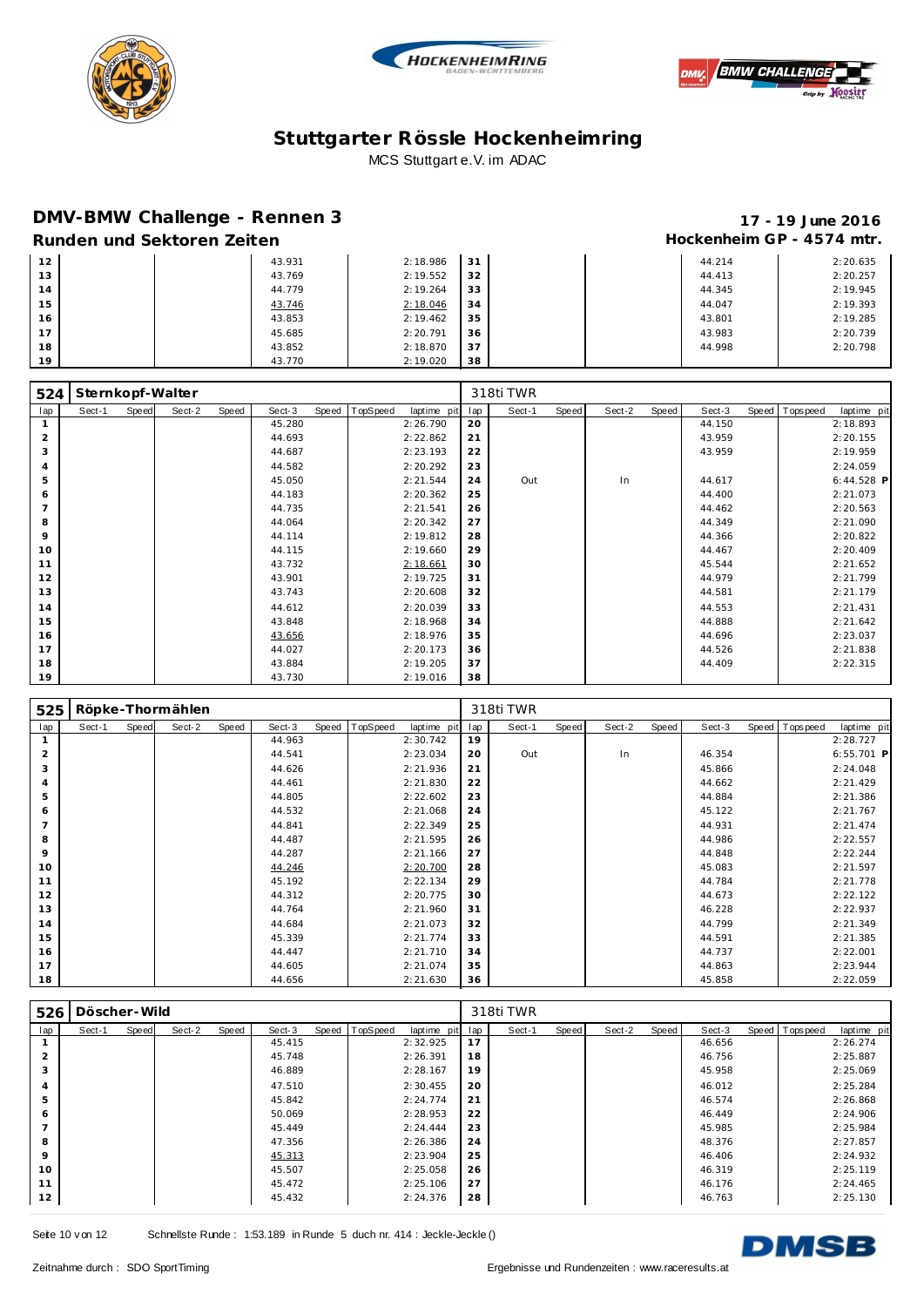





### **DMV-BMW Challenge - Rennen 3 17 - 19 June 2016**

# Hockenheim GP - 4574 mtr.

| Runden und Sektoren Zeiten |  |
|----------------------------|--|
|----------------------------|--|

| 13 |     | 46.529 | 2:26.571       | 29 |  | 46.148 | 2:24.152 |
|----|-----|--------|----------------|----|--|--------|----------|
| 14 |     | 45.464 | 2:23.978       | 30 |  | 46.232 | 2:23.494 |
| 15 |     |        | 2:31.801       | 31 |  | 45.655 | 2:24.235 |
| 16 | Out | 48.649 | 17:26.690 P 32 |    |  |        |          |

|     | ∫527   Böttcher-Burkenstein |              |        |       |        |                |                 | 318ti TWR |       |        |         |        |                   |             |
|-----|-----------------------------|--------------|--------|-------|--------|----------------|-----------------|-----------|-------|--------|---------|--------|-------------------|-------------|
| lap | Sect-1                      | <b>Speed</b> | Sect-2 | Speed | Sect-3 | Speed TopSpeed | laptime pit lap | Sect-1    | Speed | Sect-2 | Speed I | Sect-3 | Speed   Tops peed | laptime pit |
|     |                             |              |        |       | 45.956 |                | 2:28.179        |           |       |        |         | 44.714 |                   | 2:20.870    |
|     |                             |              |        |       | 44.711 |                | 2:22.966        |           |       |        |         | 44.977 |                   | 2:20.444    |

| 625 | Marc Peeters |       |        |       |        |       |          |             |     | 335i GT E90 |       |        |       |        |                |             |
|-----|--------------|-------|--------|-------|--------|-------|----------|-------------|-----|-------------|-------|--------|-------|--------|----------------|-------------|
| lap | Sect-1       | Speed | Sect-2 | Speed | Sect-3 | Speed | TopSpeed | laptime pit | lap | Sect-1      | Speed | Sect-2 | Speed | Sect-3 | Speed Topspeed | laptime pit |
|     |              |       |        |       | 41.437 |       |          | 2:13.065    | 20  |             |       |        |       | 42.589 |                | 2:14.385    |
| 2   |              |       |        |       | 41.396 |       |          | 2:10.987    | 21  |             |       |        |       | 46.055 |                | 2:24.061    |
| 3   |              |       |        |       | 44.726 |       |          | 2:15.266    | 22  |             |       |        |       | 43.310 |                | 2:19.332    |
|     |              |       |        |       | 41.275 |       |          | 2:08.182    | 23  |             |       |        |       |        |                | 2:16.539    |
| 5   |              |       |        |       | 41.674 |       |          | 2:13.859    | 24  | Out         |       | In     |       | 41.631 |                | 6:33.839 P  |
| 6   |              |       |        |       | 42.136 |       |          | 2:13.618    | 25  |             |       |        |       | 40.929 |                | 2:05.695    |
|     |              |       |        |       | 44.157 |       |          | 2:11.790    | 26  |             |       |        |       | 40.666 |                | 2:05.975    |
| 8   |              |       |        |       | 42.423 |       |          | 2:13.590    | 27  |             |       |        |       | 42.565 |                | 2:09.929    |
| 9   |              |       |        |       | 41.924 |       |          | 2:13.402    | 28  |             |       |        |       | 42.319 |                | 2:12.303    |
| 10  |              |       |        |       | 42.016 |       |          | 2:15.697    | 29  |             |       |        |       | 43.771 |                | 2:13.736    |
| 11  |              |       |        |       | 43.776 |       |          | 2:16.940    | 30  |             |       |        |       | 41.649 |                | 2:15.147    |
| 12  |              |       |        |       | 43.456 |       |          | 2:17.099    | 31  |             |       |        |       | 42.386 |                | 2:09.462    |
| 13  |              |       |        |       | 43.126 |       |          | 2:20.716    | 32  |             |       |        |       | 42.374 |                | 2:14.297    |
| 14  |              |       |        |       | 42.745 |       |          | 2:15.021    | 33  |             |       |        |       | 41.335 |                | 2:09.354    |
| 15  |              |       |        |       | 40.868 |       |          | 2:15.538    | 34  |             |       |        |       | 41.596 |                | 2:09.722    |
| 16  |              |       |        |       | 42.847 |       |          | 2:15.901    | 35  |             |       |        |       | 41.895 |                | 2:12.174    |
| 17  |              |       |        |       | 43.140 |       |          | 2:23.405    | 36  |             |       |        |       | 42.240 |                | 2:14.280    |
| 18  |              |       |        |       | 42.169 |       |          | 2:13.702    | 37  |             |       |        |       | 43.247 |                | 2:19.933    |
| 19  |              |       |        |       | 44.255 |       |          | 2:19.495    | 38  |             |       |        |       | 45.156 |                | 2:14.441    |

| 655            | Janis Steiner |       |        |       |        |       |          |              |     | 325i E36 |       |        |       |        |                |             |
|----------------|---------------|-------|--------|-------|--------|-------|----------|--------------|-----|----------|-------|--------|-------|--------|----------------|-------------|
| lap            | Sect-1        | Speed | Sect-2 | Speed | Sect-3 | Speed | TopSpeed | laptime pit  | lap | Sect-1   | Speed | Sect-2 | Speed | Sect-3 | Speed Topspeed | laptime pit |
|                |               |       |        |       | 42.704 |       |          | 2:18.237     | 12  |          |       |        |       | 41.769 |                | 2:12.585    |
| $\overline{2}$ |               |       |        |       | 41.552 |       |          | 2:11.598     | 13  |          |       |        |       | 42.351 |                | 2:10.773    |
| 3              |               |       |        |       | 41.878 |       |          | 2:11.117     | 14  |          |       |        |       | 42.056 |                | 2:11.274    |
|                |               |       |        |       | 41.538 |       |          | 2:10.577     | 15  |          |       |        |       | 41.721 |                | 2:11.170    |
| 5              |               |       |        |       | 41.697 |       |          | 2:10.551     | 16  |          |       |        |       | 41.780 |                | 2:10.717    |
| 6              |               |       |        |       |        |       |          | 2:17.248     | 17  |          |       |        |       | 41.888 |                | 2:10.772    |
| -              | Out           |       | In     |       | In     |       |          | $3:00.705$ P | -18 |          |       |        |       | 41.958 |                | 2:10.915    |
| 8              | Out           |       | In     |       | 42.456 |       |          | 7:33.498 P   | -19 |          |       |        |       | 42.272 |                | 2:10.881    |
| 9              |               |       |        |       | 41.671 |       |          | 2:09.852     | 20  |          |       |        |       | 42.210 |                | 2:10.788    |
| 10             |               |       |        |       | 41.399 |       |          | 2:11.238     | 21  |          |       |        |       |        |                | 2:17.752    |
| 11             |               |       |        |       | 41.540 |       |          | 2:11.522     | 22  |          |       |        |       |        |                |             |

| 666 |        |       | Michael Neuhauser |       |        |       |          |             |     | M135i  |       |        |       |        |                   |             |
|-----|--------|-------|-------------------|-------|--------|-------|----------|-------------|-----|--------|-------|--------|-------|--------|-------------------|-------------|
| lap | Sect-1 | Speed | Sect-2            | Speed | Sect-3 | Speed | TopSpeed | laptime pit | lap | Sect-1 | Speed | Sect-2 | Speed | Sect-3 | Speed   Tops peed | laptime pit |
|     |        |       |                   |       | 39.205 |       |          | 2:05.845    | 21  |        |       |        |       | 39.551 |                   | 2:02.188    |
| 2   |        |       |                   |       | 39.521 |       |          | 2:02.553    | 22  |        |       |        |       | 39.853 |                   | 2:02.424    |
| 3   |        |       |                   |       | 39.461 |       |          | 2:01.441    | 23  |        |       |        |       | 39.830 |                   | 2:02.836    |
|     |        |       |                   |       | 39.847 |       |          | 2:02.989    | 24  |        |       |        |       | 41.295 |                   | 2:04.692    |
| 5   |        |       |                   |       | 40.105 |       |          | 2:03.475    | 25  |        |       |        |       |        |                   | 2:10.764    |
| 6   |        |       |                   |       | 42.940 |       |          | 2:10.860    | 26  | Out    |       | In     |       | 40.164 |                   | 4:37.482 P  |
|     |        |       |                   |       | 43.806 |       |          | 2:06.986    | 27  |        |       |        |       | 39.261 |                   | 2:01.913    |
| 8   |        |       |                   |       | 39.799 |       |          | 2:04.296    | 28  |        |       |        |       | 39.683 |                   | 2:01.783    |
| 9   |        |       |                   |       | 40.188 |       |          | 2:05.482    | 29  |        |       |        |       | 39.142 |                   | 2:01.010    |
| 10  |        |       |                   |       |        |       |          | 2:30.101    | 30  |        |       |        |       | 39.458 |                   | 2:05.252    |
| 11  | Out    |       | In                |       | 40.518 |       |          | 8:44.378 P  | 31  |        |       |        |       | 39.451 |                   | 2:01.322    |
| 12  |        |       |                   |       | 39.773 |       |          | 2:02.975    | 32  |        |       |        |       | 40.158 |                   | 2:02.265    |
| 13  |        |       |                   |       | 39.963 |       |          | 2:03.063    | 33  |        |       |        |       | 40.597 |                   | 2:02.772    |
| 14  |        |       |                   |       | 40.371 |       |          | 2:04.329    | 34  |        |       |        |       | 40.261 |                   | 2:01.603    |
| 15  |        |       |                   |       | 41.510 |       |          | 2:05.025    | 35  |        |       |        |       | 39.180 |                   | 2:01.353    |
| 16  |        |       |                   |       | 39.414 |       |          | 2:02.805    | 36  |        |       |        |       | 39.077 |                   | 2:01.848    |
| 17  |        |       |                   |       | 38.889 |       |          | 2:02.638    | 37  |        |       |        |       | 39.059 |                   | 2:00.799    |

Seite 11 v on 12 Schnellste Runde : 1:53.189 in Runde 5 duch nr. 414 : Jeckle-Jeckle ()